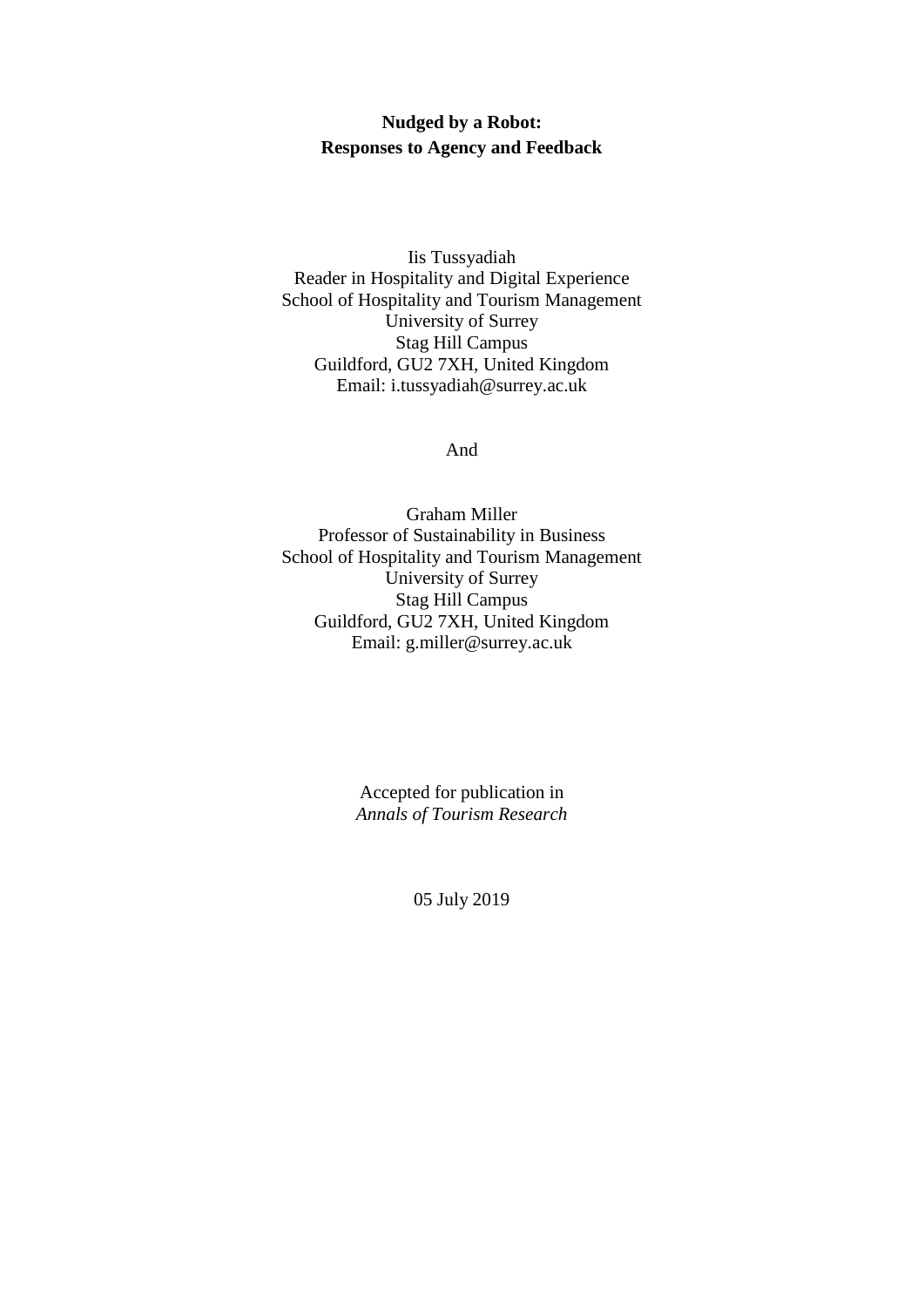# **Highlights**

- Intentional agents provide surveillance and agency cues to hotel guests
- Agents can be leveraged to provide intervention for sustainable behavior
- Virtual assistants and robots do not lead to different intervention outcomes
- Social feedback given by a virtual assistant was effective at inducing intention
- AI and robotic technologies can be used to foster sustainable tourist behavior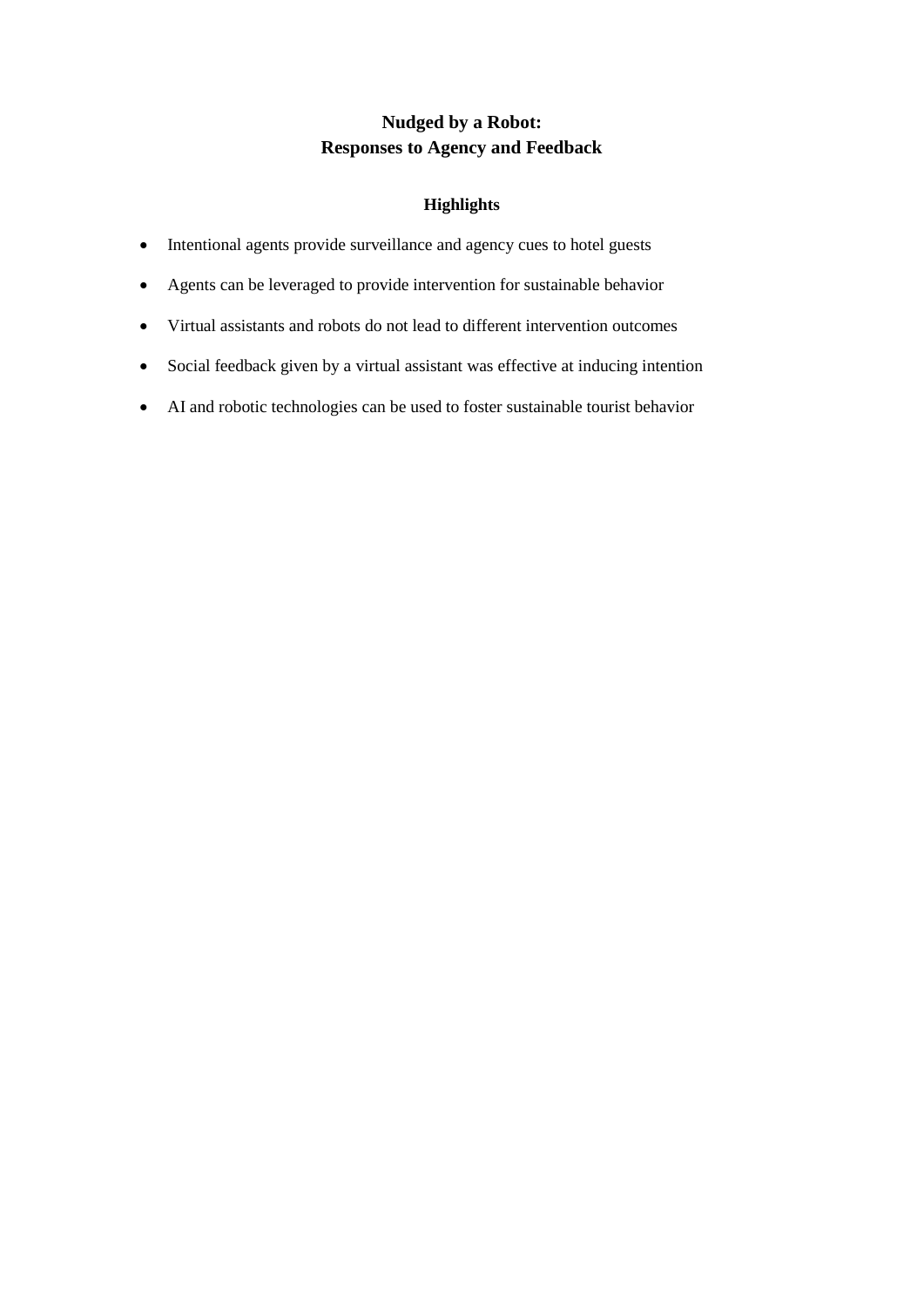#### **Abstract**

The availability of always-on digital agents in hotel rooms, providing agency and surveillance cues, presents opportunities for behavioral interventions. This study tested the effectiveness of agency and social feedback on pro-environmental behavior intention of hotel consumers. A survey with scenariobased experimental design was distributed to US and UK travelers (*N*=621). Results suggest that no one type of agent was more effective than the other in influencing pro-environmental behavior intention. Social feedback was found effective when given by a virtual assistant. Perception of another agent being 'present' in the room, even when invisible, is sufficient to induce normative behavior. This enriches literature on surveillance cues and behavior change and contributes to finding new ways of leveraging emerging technologies to foster sustainability.

*Keywords*: virtual assistant; robot; surveillance psychology; behavior change intervention; resource conservation; sustainable tourism

#### **Introduction**

With the growing force of travel and tourism worldwide comes significant challenges to reduce the environmental burdens of tourism activities and make tourism a catalyst for positive change toward sustainability (UNWTO, 2018). One of key priorities in tourism development is ensuring significant environmental benefits of the sector, focusing on ways to reduce water consumption, energy use, and carbon emission, as well as addressing the need to preserve biodiversity and heritage (UNWTO, 2011; 2012). To address these, a concerted effort from all stakeholders in the travel and tourism ecosystem, where each endeavors to take part through enactment of environmentally beneficial policy, investment, and other initiatives, is needed. In hotels, there have been tremendous efforts toward developing technological solutions for green infrastructure and innovative operations, as well as other green practices to improve resource efficiency (Kim, Hlee, & Joun, 2016). One of these is promoting positive behavior change to hotel guests through interventions and nudges targeting such behaviors as energy conservation and towel reuse (e.g., Chang, Huh, & Lee, 2015; Reese, Loew, & Steffgen,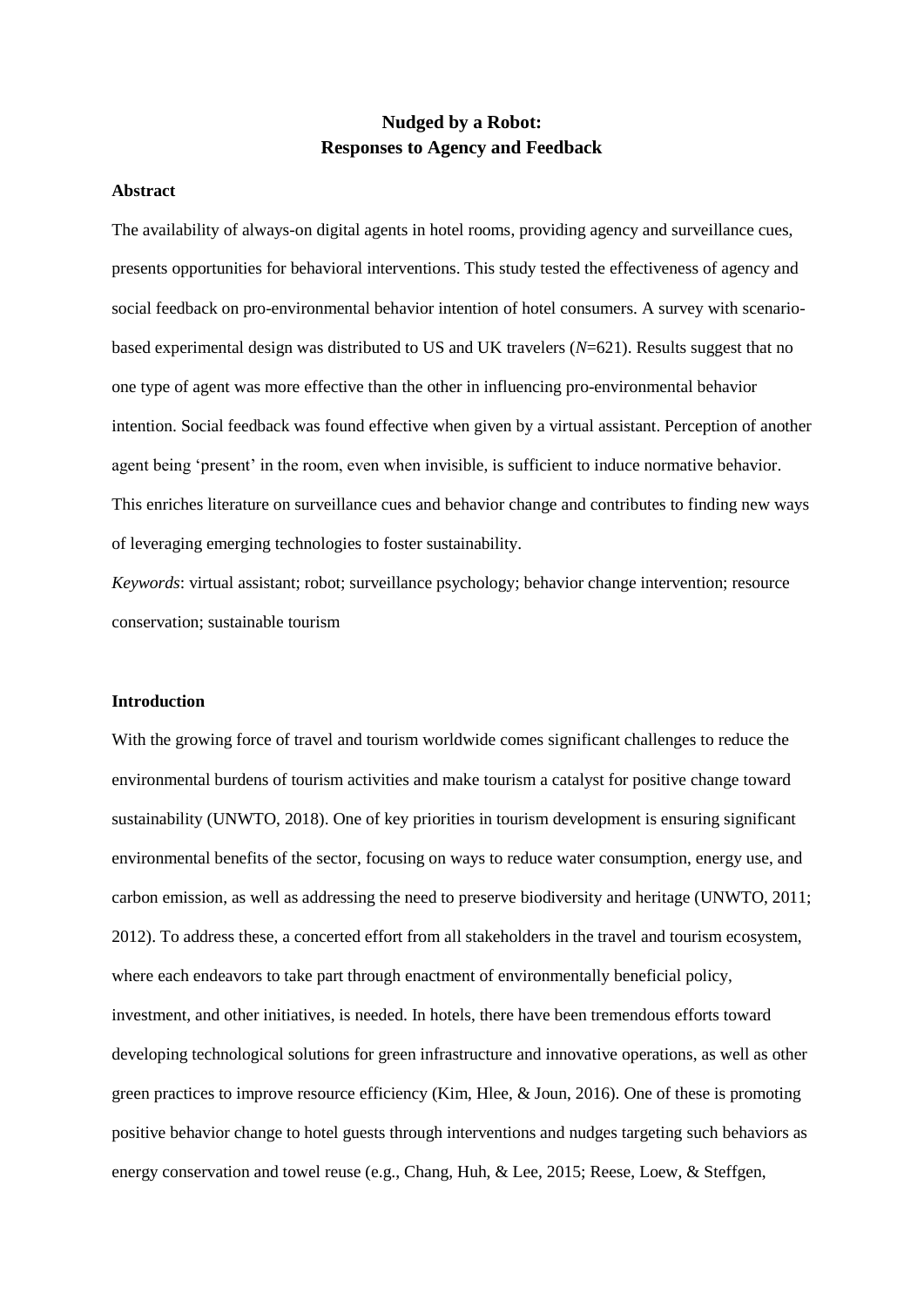2014). Previous studies have suggested that the accommodation sectors account for the most significant consumption of resources and, as such, generate a substantial share of the environmental impacts of tourism (Bohdanowicz & Martinac, 2007; Gössling, 2002). As the main actors driving resource consumption in tourism destinations, tourists thus have a fundamental role in the effort to promote sustainability (Nisa, Varum, & Botelho, 2017).

According to Schultz (2014), most environmental problems have their origins in human behavior. Behavior change is thus required for any solutions to these problems. With technological advances in ambient intelligence, sensors, and internet-of-things, an emerging approach is to use intelligent solutions for behavior change interventions (He, Greenberg, & Huang, 2009). Furthermore, the integration of artificial intelligence (AI) and robotics into voice-activated virtual assistant or inroom companion robot is one of the latest developments in intelligent hotel rooms that presents a new opportunity for interventions. Not only that these agents can be programmed to provide feedback, which has been proven effective in influencing positive behavior change (Karlin, Zinger, & Ford, 2015), but also that the presence of a social agent in the room, also known as automated social presence (van Doorn et al., 2017), can induce feeling of being watched (cues of surveillance), which could trigger more socially desirable behaviors (Bateson et al., 2013). Since this intervention approach has not been implemented to date, it is of theoretical and practical importance to assess its potential effectiveness.

Previous studies have identified intervention approaches that are consistently effective at inducing behavior change: social norms and nudges (Nisa, Varum, & Botelho, 2017; Ölander & Thøgersen, 2014), feedback (Karlin, Zinger, & Ford, 2015), and cues of agency or surveillance from intentional agents (i.e., intelligent machines designed for social interactions) (Krátský et al., 2016). Taking these into consideration, this study aims to investigate the effect of interventions involving intentional agents in hotel rooms that provide feedback on pro-environmental behavior. Specifically, this study examines the effectiveness of using different intentional agents (virtual assistant vs. robot) and of providing social feedback (presence vs. absence of social feedback) at inducing proenvironmental behavioral intention in hotel guests. This research is designed to compare people's reaction to feedback from a robot (an embodied agent) and those from a virtual assistant (a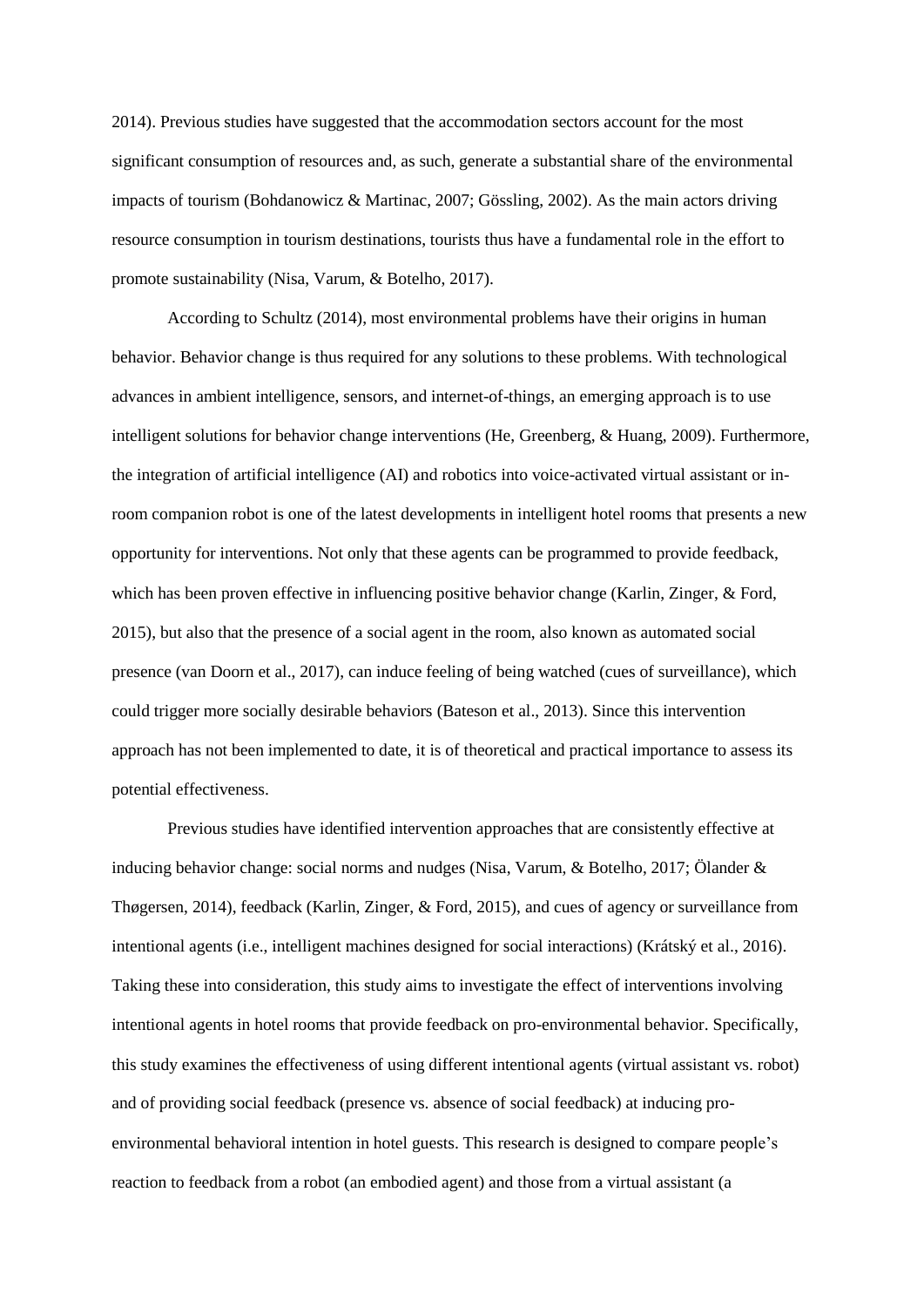disembodied/pervasive agent). This carries a theoretical significance in terms of how effective the two types of intentional agents are in influencing human behavior. The findings indicate no direct significant effects of types of intelligent agents and presence or absence of social feedback on guests' pro-environmental behavior intention. However, positive interaction effect between social feedback and virtual assistant was found. The results inform hotels how to design intelligent agents to influence guests' behavior.

#### **Pro-environmental Behavior Interventions**

The effectiveness of interventions in enticing intention and actual behavior associated with resource conservation among hotel guests has been evidenced in various studies (Nisa, Varum, & Botelho, 2017; Scheibehenne, Jamil, & Wagenmakers, 2016). Chang, Huh, and Lee (2015) found that behavioral intentions toward electricity conservation were more pronounced when a nudge was provided in hotel rooms. Baca-Motes et al. (2013) revealed that a small, carefully planned intervention, such as giving guests a lapel pin to symbolize commitment to environmentally friendly behavior, had a significant impact on towel reuse behavior. Reese, Loew, and Steffgen's (2014) study demonstrated that guests receiving messages augmented with statements reflecting provincial norms (i.e., focusing on the behavior of fellow guests) used less towel than those receiving standard environmental messages. More recently, from an experiment in self-contained bed-and-breakfast (B&B) style accommodation, Warren et al. (2018) revealed that guests receiving sustainability advice and communication saved more electricity, gas, water, and firewood when compared to those who did not receive feedback. While outcomes and magnitudes of intervention effects in these individual studies vary, a consensus can be drawn that providing behavioral interventions is effective in bringing about responsible behavior in hotel guests, thus fostering environmental sustainability (Nisa, Varum, & Botelho, 2017; Scheibehenne, Jamil, & Wagenmakers, 2016).

Due to its strategic implications for the success of sustainability practices in hotels, an evaluation of relative effectiveness of various intervention strategies, including widely implemented approaches and emerging ones, is important. In a systematic review and meta-analysis with nine studies testing interventions targeting towel reuse, Nisa, Varum, and Botelho (2017) found 19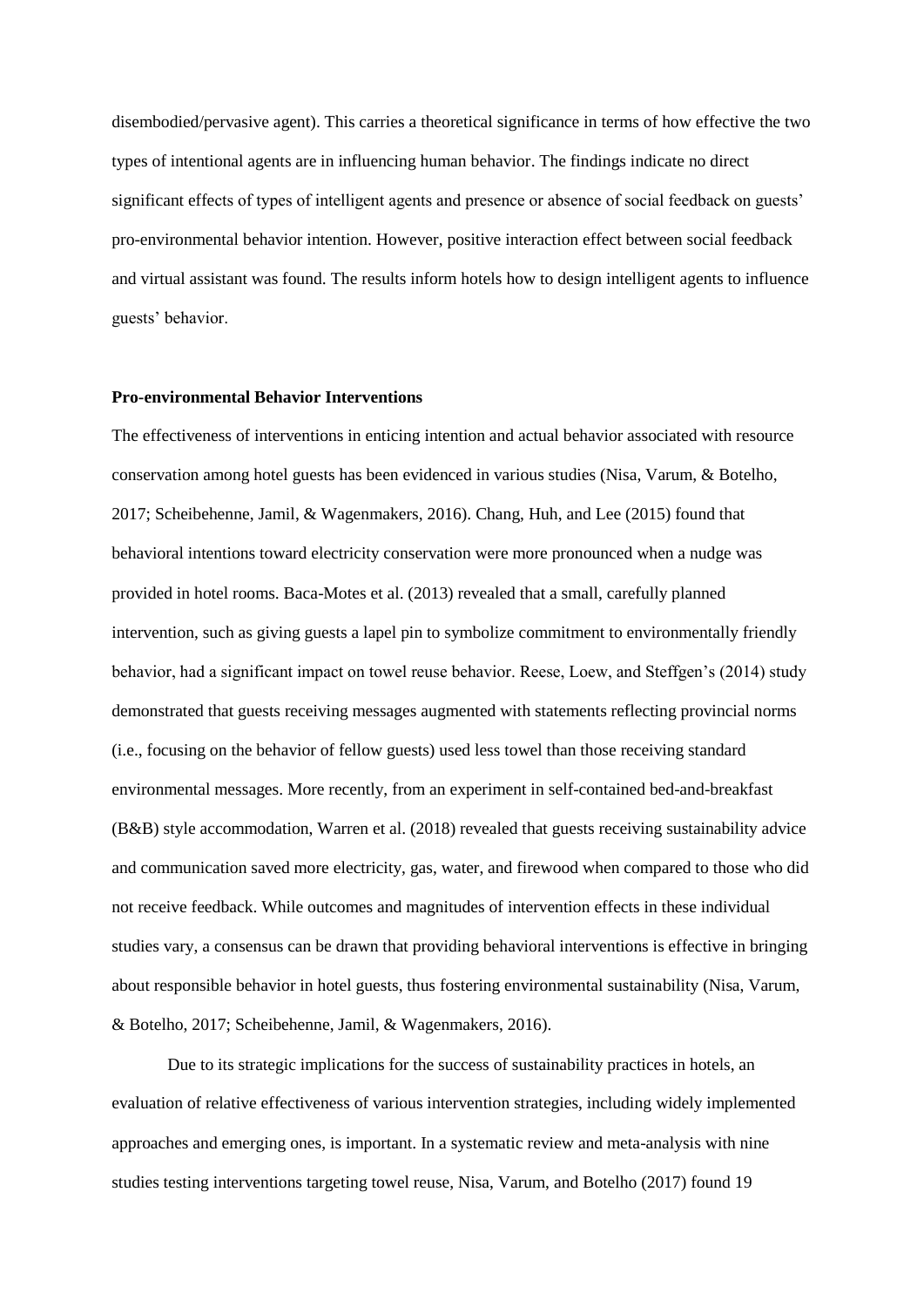interventions and categorized them into five strategies: social norms, commitment, donation, environmental appeal, and choice architecture. They further demonstrated consistent positive effects of interventions involving social norms and nudges, while those using commitment, environmental appeal, and donations were found ineffective. In a previous review utilizing Bayesian Evidence Synthesis (BES) on seven studies implementing social norms for towel reuse, Scheibehenne, Jamil, and Wagenmakers (2016) suggested that when analyzed together, the findings from these studies provide strong support that descriptive social norms can be effective in positive behavior change. This finding, however, was disputed by Carlsson et al. (2016), demonstrating that the method used in Scheibehenne, Jamil, and Wagenmakers's (2016) study resulted in overstatement of the pooled effects. Using Bayes Multilevel Meta-Analysis to re-analyze the studies, Carlsson et al. (2016) suggested that the evidence of small effect of social norms on towel reuse behavior is inconclusive. Nonetheless, most recent conclusion from Nisa, Varum and Botelho's (2017) study, which used random effects meta-analysis technique, stated that social norms are consistently effective in promoting towel reuse rate, albeit with modest effects. This is consistent with the results from Farrow, Grolleau, and Ibanez's (2017) study, which identified consistent effects of social norms at inducing significant changes in a broader scope of pro-environmental behaviors, including energy use, recycling, and other behaviors (green consumption, water conservation, towel reuse, etc.).

Today, innovation in sensors and smart metering systems provides opportunity for hotels to improve resource efficiency through automatic detection and reduction of excess consumption. For example, using microphone arrays and motion detectors to monitor the environment (e.g., temperature, luminance), lights and TV can switch off automatically when guests leave the room. Moreover, some of these technologies are designed to provide real time feedback to their users, often referred to as eco-feedback technologies (Froehlich, Findlater, & Landay, 2010; He, Greenberg, & Huang, 2009). Examples include sensors placed in showers and taps to inform guests of water intake (e.g., *HydroSense*; Hawrylak et al., 2015) and mobile apps with computational feedback system for more sustainable trip mode and route choice (e.g., *Quantified Traveler*; Jariyasunant et al., 2015). Indeed, the experiment by Warren et al. (2018) leveraged the feedback mechanism of high resolution smart meter monitoring system to provide sustainability advice in tourist accommodation. In a more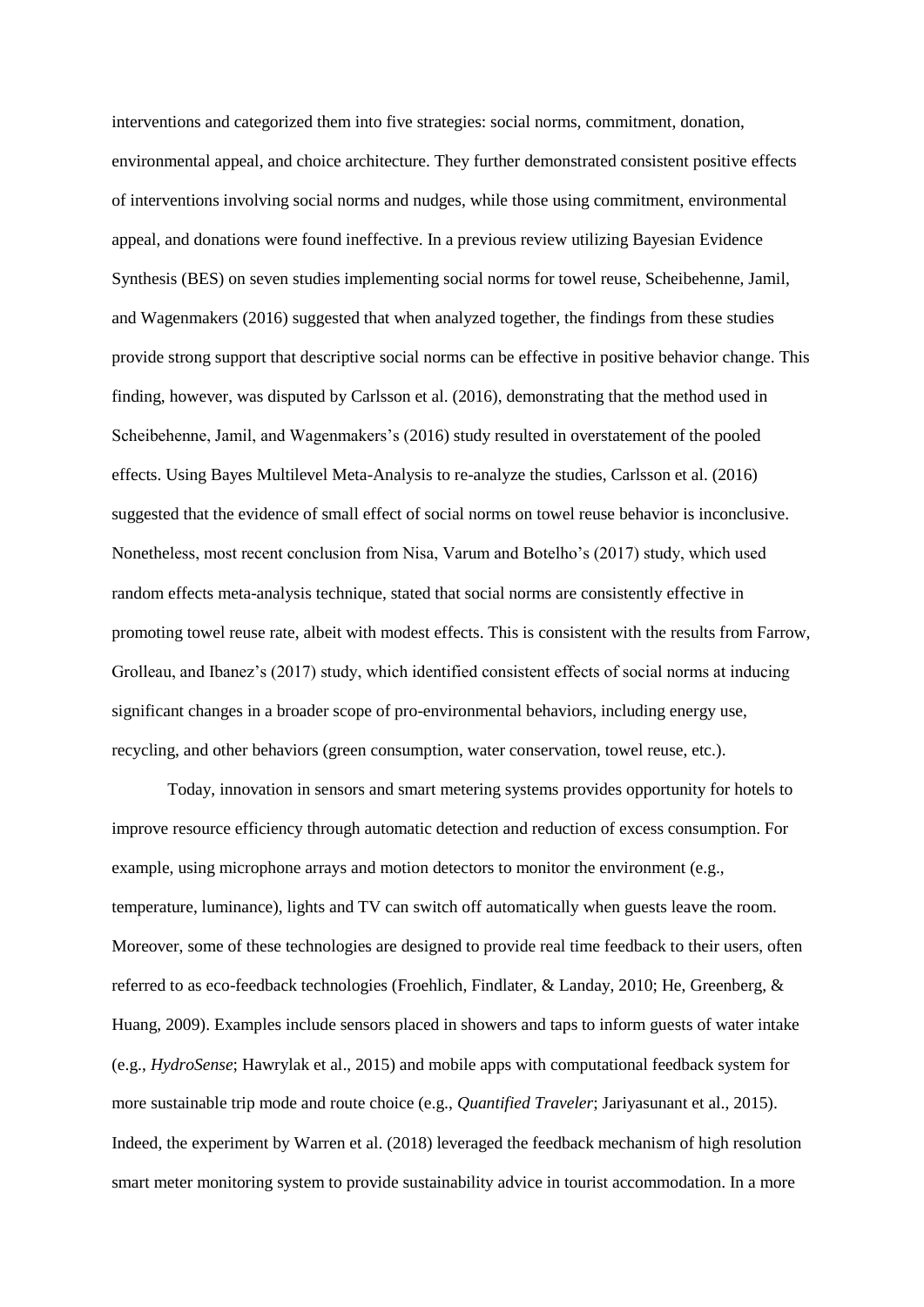general setting, Karlin, Zinger, and Ford's (2015) meta-analysis results demonstrated that feedback is consistently effective in promoting energy conservation.

The most recent technological advancement in AI and robotics has led hotels to adopt virtual assistants and service robots to provide assistance to their guests (Ivanov et al., 2019; Ivanov, Webster, & Berezina, 2017; Tussyadiah & Park, 2018). In 2016, Starwood Hotels & Resorts introduced Project Jetson, equipping hotel rooms at Aloft Boston Seaport and Aloft Santa Clara in California with Apple Siri, allowing guests to give voice commands to control in-room amenities (Kim, 2016). The Wynn Las Vegas has placed thousands of Amazon Echo in its rooms (Gibson, 2017) and select rooms in Henn na Hotel properties in Japan have voice-activated in-room companion robot with similar functionalities. Research has demonstrated the significant roles of service robots in engaging consumers on a social level, further influencing their experiences (see van Doorn et al., 2017). More importantly, several studies have found that presenting cues of surveillance and agency, through the use of social agents, can be effective in influencing human behavior (Boyd, Richerson, & Henrich, 2011; Ernest-Jones, Nettle, & Bateson, 2011; Krátský et al., 2016). Identifying whether and how intelligent agents in hotel rooms could be utilized to influence guests' pro-environmental behavior is therefore crucial for both theory (a better understanding of how to influence human behavior) and practice (a better understanding of how to design effective interventions).

### **The Watching-Eyes Effect**

The watching-eyes effect refers to the phenomenon that people tend to behave more pro-socially when artificial surveillance cues, such as an image of watching eyes, are present in their environment (Haley & Fessler, 2005; Pfattheicher & Keller, 2015). Theoretically speaking, the watching-eyes effect can be attributed to reputation-based partner choice models of the evolution in social cooperation (Roberts, 1998). These models suggest that people act pro-socially as an investment in their social reputation. A good reputation increases the likelihood of being favored by others for inclusion in future interactions. Therefore, pro-social behavior is fitness enhancing, allowing people to be more socially desirable (Boyd, Richerson, & Henrich, 2011; Krátský et al., 2016). As being monitored by social others increases the reputational consequences of an action, people are sensitive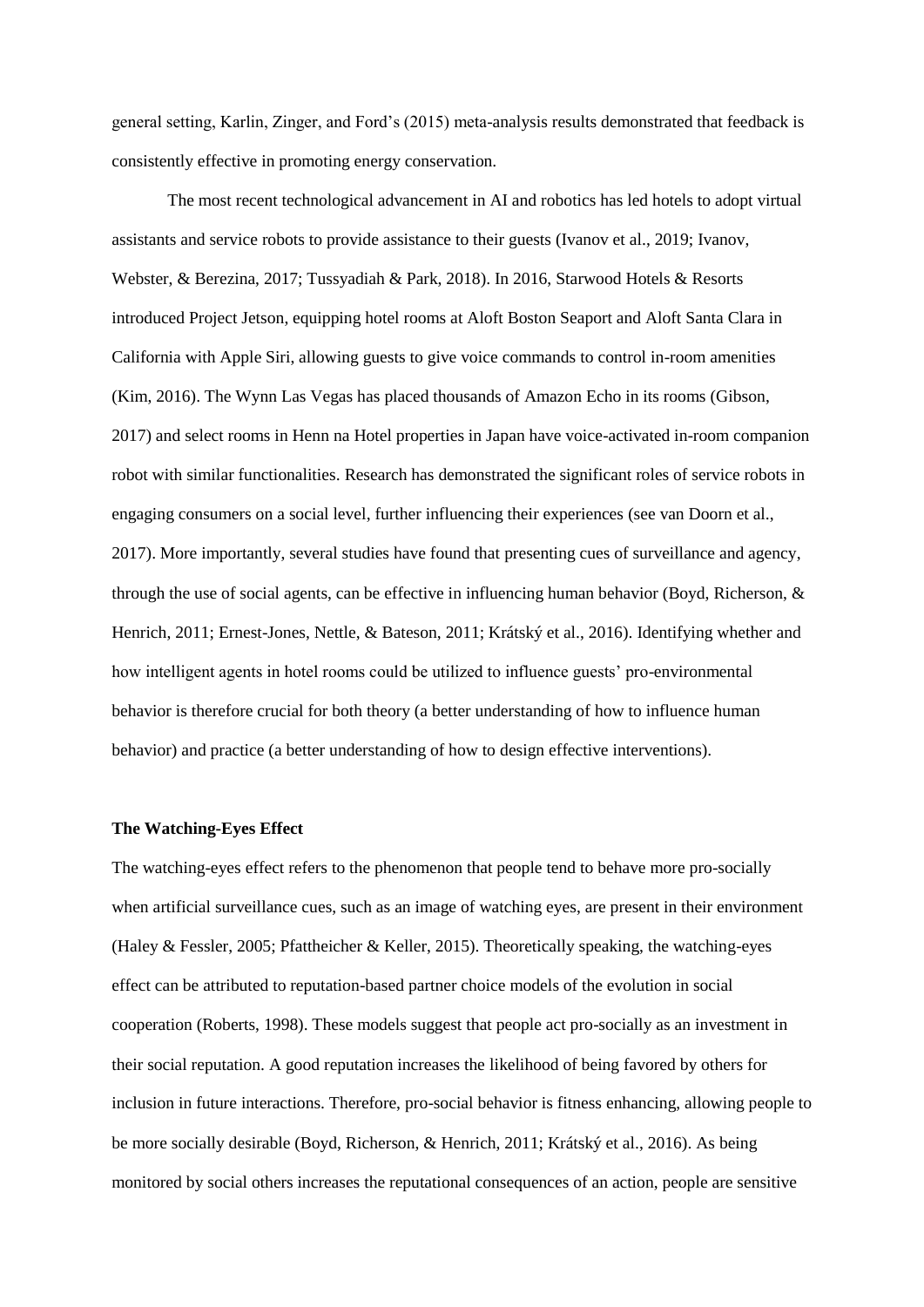to whether or not they are being monitored. Artificial watching eyes exploit this sensitivity and bring about the tendency that people will always increase the level of their pro-sociality when being watched (Ernest-Jones, Nettle, & Bateson, 2011).

Another explanation comes from norm psychology (Chudek & Henrich, 2011), the coupling of people's sensitivity to locally-specific behavioral norms and a tendency to sanction departures from these norms. The presence of an observer increases the probability of being punished by not adhering to local norms. Therefore, providing artificial watching eyes exploits the feeling of being watched, leading to people behaving more normatively (Bateson et al., 2013). Such cues affect behavioral responses in subtle, probably unconscious ways (Bargh, 2014). When consistent, both the prosociality and norm psychology hypotheses predict the same outcome: cues of intentional agents will increase pro-social behavior. However, in situations where local norm is not to be pro-social, the norm psychology hypothesis will predict that surveillance cues decrease pro-social behavior, while pro-sociality hypothesis will predict otherwise (Bateson et al., 2013).

Studies have provided evidence of watching-eyes effects in altruistic behavior, such as generosity (Haley & Fessler, 2005; Keller & Pfattheicher, 2011) and likelihood of helping others (Carbon & Hesslinger, 2011). For example, participants in an experiment employing economic games were found more likely to transfer money to others in the presence of an image of watching eyes compared with a control image (Haley & Fessler, 2005; Nettle et al., 2012; Oda et al., 2011). Positive watching-eyes effects were also reported on different real-life decisions, in field studies with naturalistic settings, including people paying more for their drinks via an honesty box (Bateson, Nettle, & Roberts, 2006) and donating to charity (Powell, Roberts, & Nettle, 2012). However, researchers have also reported unsuccessful replications of these experiments (e.g., Koornneef et al., 2018; Matsugasaki, Tsukamoto, & Ohtsubo, 2015). To this end, Northover et al. (2017a) conducted two meta-analyses on the effects of surveillance cues on generosity and found no significant effect, warranting skepticism on surveillance cues and generosity. Northover et al. (2017b) also reported two meta-analyses on the effects of surveillance cues on moral judgment, which is self-reported possession of positive traits or religiosity. One meta-analysis showed insignificant effect, while the other produced a mean effect size on the edge of significance. These meta-analyses and studies call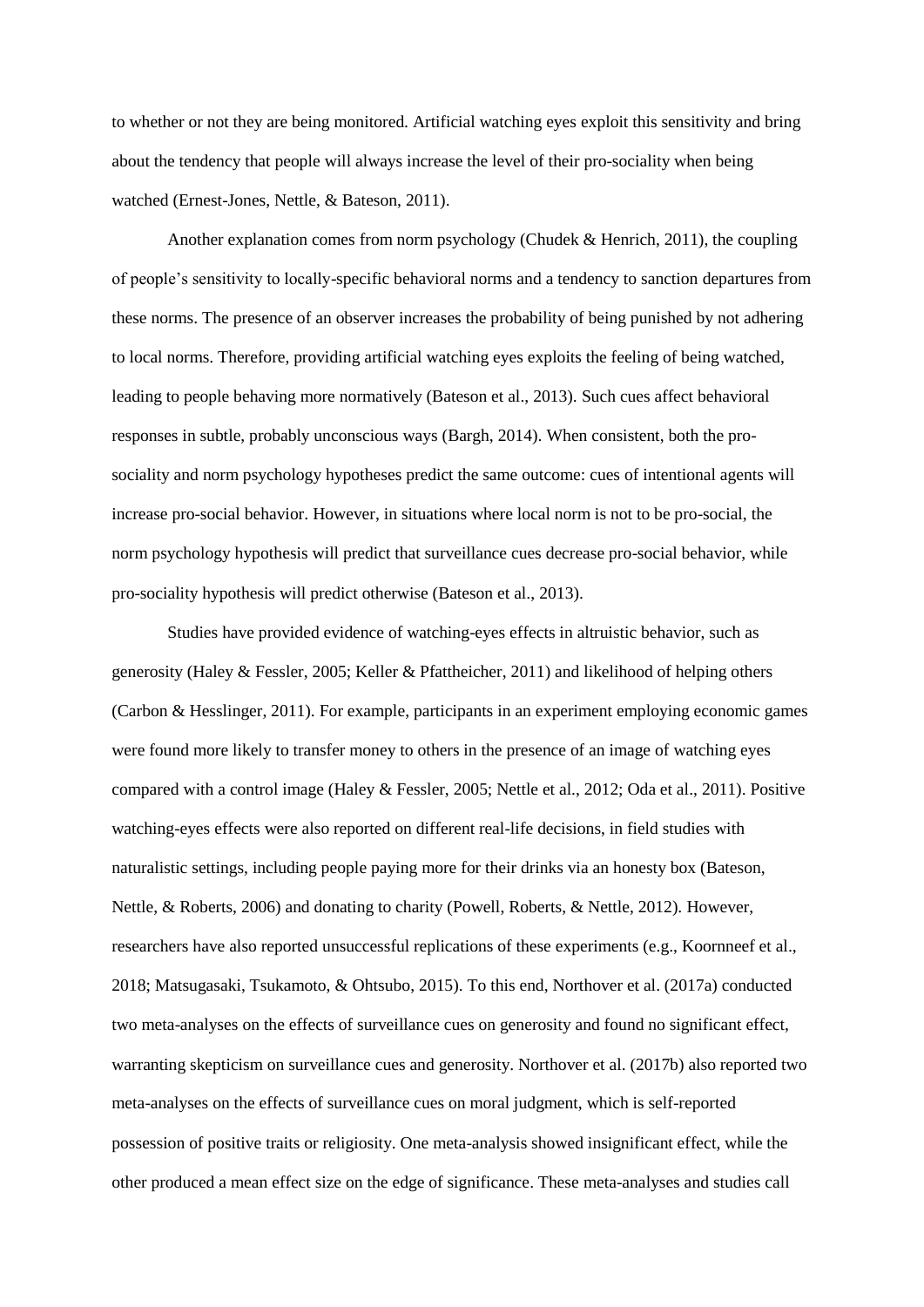for further investigation to confirm how surveillance cues affect altruistic behavior and moral judgment, particularly paying attention to features of the environment, qualities of surveillance cues, and methods of analysis (Northover et al., 2017a).

More relevant to this study, the watching-eyes effects have been tested in relation to proenvironmental behavior change, such as littering (Bateson et al., 2013; Bateson et al., 2015; Ernest-Jones, Nettle, & Bateson, 2011), disposal of recyclables (Francey & Bergmüller, 2012), and nature conservation attitudes (Manesi, Van Lange, & Poller, 2015). Importantly, Ernest-Jones, Nettle, and Bateson (2011) found that watching eyes reduced littering in café tables, especially when the café was rather empty. On the contrary, Bateson et al. (2013) identified that the image of watching eyes reduced littering in a (public) bicycle parking only when there were larger numbers of people in the vicinity. To this end, Bateson et al. (2013) suggested that the watching-eyes effects might be stronger when people are alone (as in the café experiment) or in a large, anonymous crowd (as in the bicycle parking experiment). Therefore, presenting surveillance cues in the privacy of a hotel room (when guests are "alone") will potentially result in a strong effect on pro-environmental behavior change. This provides theoretical explanation for the potential effectiveness of utilizing virtual assistant and robot to induce behavior change in hotel rooms.

### **Machines, Agency, and Feedback**

Akin to cues of surveillance, people respond socially to cues of agency. It has been suggested that people tend to anthropomorphize things, attributing human characteristics on non-human objects (Epley et al., 2008). Further, researchers have also introduced the concept of automated social presence (ASP), which refers to the extent to which people perceive the presence of another social entity (van Doorn et al. 2017), and how it plays a role in human experience. Indeed, humans are prone to over-detecting agency, including interpreting humanlike nonverbal behavior in artificial entities (Rosenthal-von der Pütten, Krämer, & Herrmann, 2018), and modifying their behavior accordingly (Epley, Waytz, & Cacioppo, 2007). According to media equation and computers as social actors (CASA) studies, when computing technology is designed to convey social cues, users respond socially to it in the same manner as they respond to other people (Nass, Fogg, & Moon, 1996; Nass,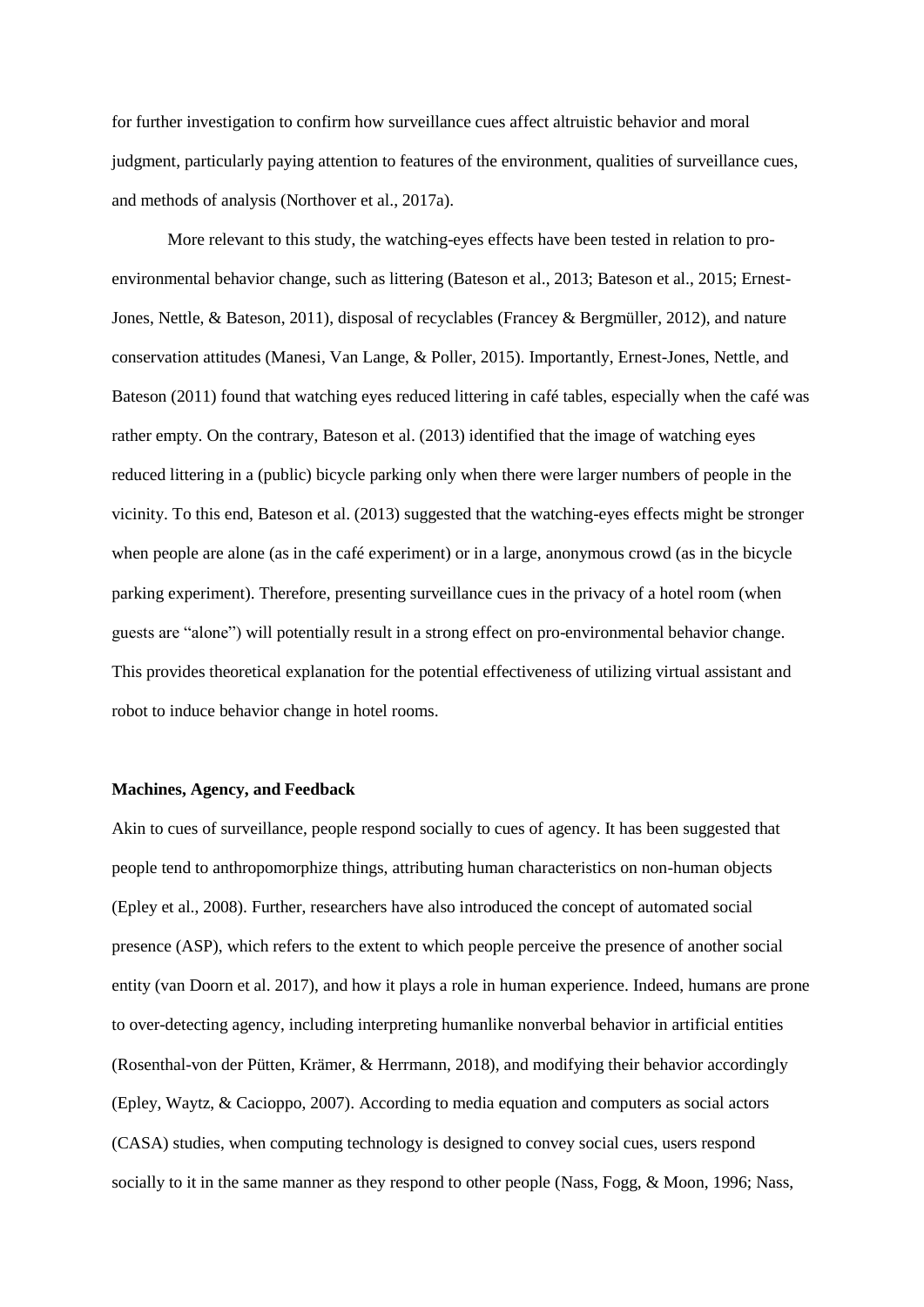Steuer, & Tauber, 1994). This behavior is believed to be automatic rather than rational (Fogg, 1998; 2003) and is often rooted in people's mindlessness when interacting with computers (Nass & Moon, 2000). Consequently, the persuasive effects of technology on users' opinion and behavior can be comparable to those of human contacts. This indicates a great promise held by computing technology, and intentional agents such as digital assistants and social robots, as motivational actors to influence and change users' attitude and behavior (Mumm & Mutlu, 2011; Tussyadiah, 2017). Findings and suggestions from recent research on consumer responses to service robots in tourism and hospitality provide support for this hypothesis (e.g., Murphy, Gretzel, & Pesonen, 2019; Tussyadiah & Park, 2018).

In terms of interventions for pro-environmental behavior change, social reinforcement through positive and negative social feedback (e.g., praise, compliment, and sign of disapproval) has been proven effective in incentivizing behavioral change (Bandura & MacDonald, 1963). To this end, researchers have explored whether social reinforcements submitted by intelligent agents can be as effective as those submitted by humans (Midden & Ham, 2008; 2009; Vossen, Ham, & Midden, 2009; 2010). Based on the hypotheses of media equation studies (Nass, Fogg, & Moon, 1996; Nass & Moon, 2000; Nass, Steuer, & Tauber, 1994), it was suggested that "an intelligent system that is perceived as social actor should be able to influence the behavior of a person that receives social feedback from the system" (Midden & Ham, 2008; n.p.). A series of studies involving social feedback and energy conservation demonstrated that social feedback from an embodied agent (a robot) can create behavior change among humans (Midden & Ham, 2008; Vossen, Ham, & Midden, 2009; 2010). In terms of social feedback, Midden and Ham (2008) found that participants in the social feedback condition used less electricity than participants in factual feedback condition. In terms of agency, Ham and Midden (2008) demonstrated that feedback from a social agent (robot) was more effective than feedback from non-social agent (a lamp) in reducing electricity use, even when both used evaluative (social) feedback. These results suggest that type of agent (source of feedback) and type of feedback (factual vs. social feedback) have significant effect on pro-environmental behavior. These hypotheses have been confirmed in subsequent studies (Midden & Ham, 2009; Vossen, Ham,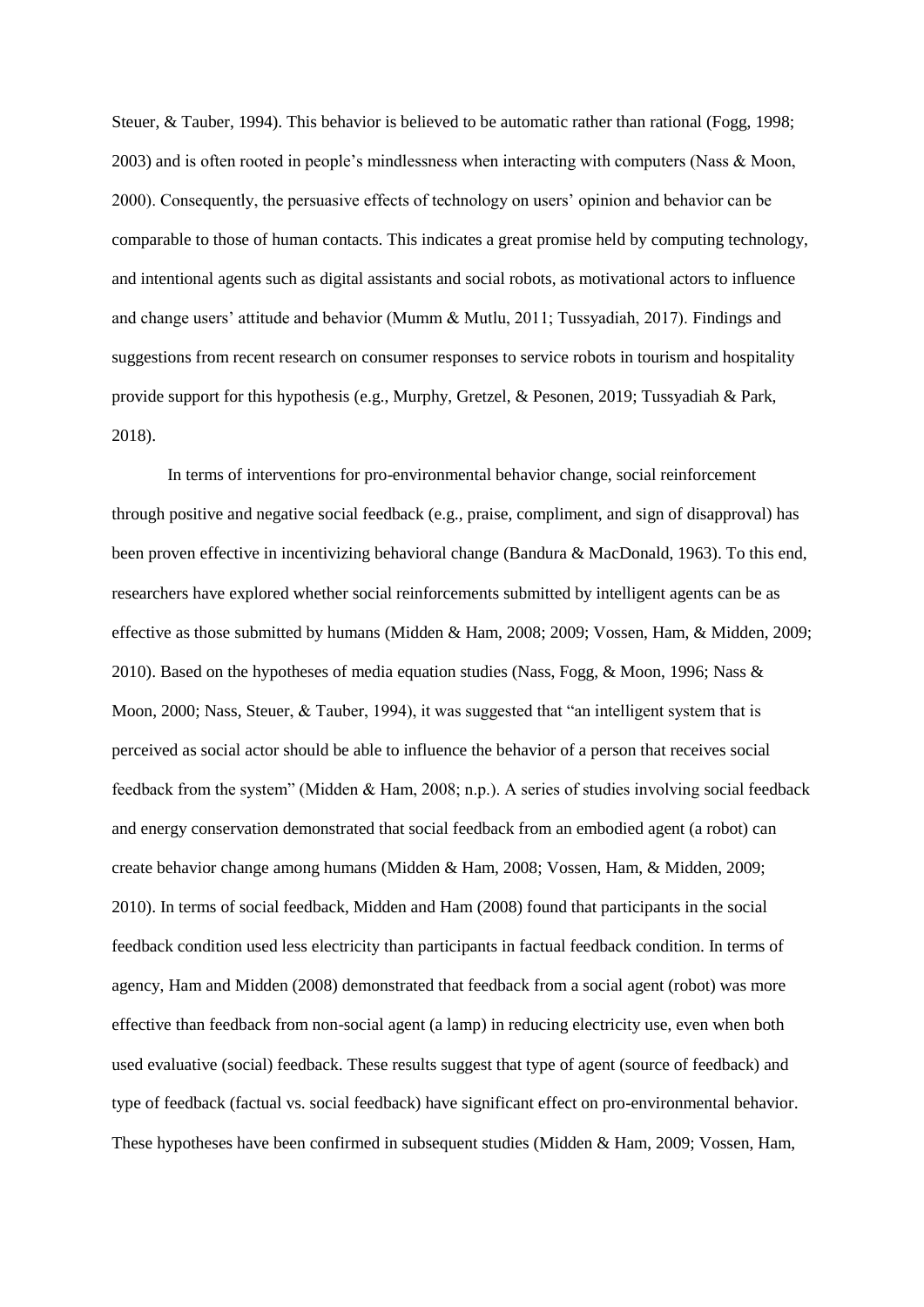& Midden, 2009; 2010). An exception was one experiment from Ham and Midden (2009), who found that the greatest effects on user choice occurred after social feedback with low agency.

Following the aforementioned studies, it can be suggested that AI-powered virtual assistant and companion robot can provide cues of agency (through conversation and question answering) and cues of surveillance (always on), hence trigger some levels of automated social presence. Moreover, they can be designed to provide feedback to hotel guests to encourage resource conservation behaviors. Therefore, they can be used to verify the theories underlying the watching-eyes effects and to incentivize behavioral change through feedback mechanism incorporating social norms. The only apparent difference between virtual assistant and companion robot is their (physical) presence. While past studies have compared robotic agent to non-social agent, both physically present (tangible, embodied), the different effects of virtual assistants and robots have yet to be explored. Moreover, testing the effects of social feedback from different social agents will confirm and expand understanding of feedback as incentive for behavior change. In this study, social feedback is represented as social (verbal) expressions in the form of praise/ compliment, encouragement, and sign of approval/disapproval from a virtual assistant and a robot. The following are the main hypotheses of this study:

*H1. Pro-environmental behavior intention will vary between virtual assistant and robot conditions. H2. Pro-environmental behavior intention will be higher in social feedback condition.* 

#### **Factors Contributing to Pro-environmental Behavior Intention**

While this research focuses mainly on testing the effects of cues of intentional agents/surveillance and feedback on behavior change, it is important to recognize the effects relative to those of other factors. Thus, this study also considers attitudes towards interventions and personal factors associated with pro-environmental behavior to control for the intervention effects. It is noteworthy that the goal was not to be inclusive of all possible factors affecting pro-environmental behavior and intention (a comprehensive list of personal and social factors can be found in Gifford and Nilsson, 2014), but to control for factors that are most relevant to the likely outcomes of specific interventions designed in this study. These factors include: consumer acceptance of intervention strategies (Bos et al., 2013),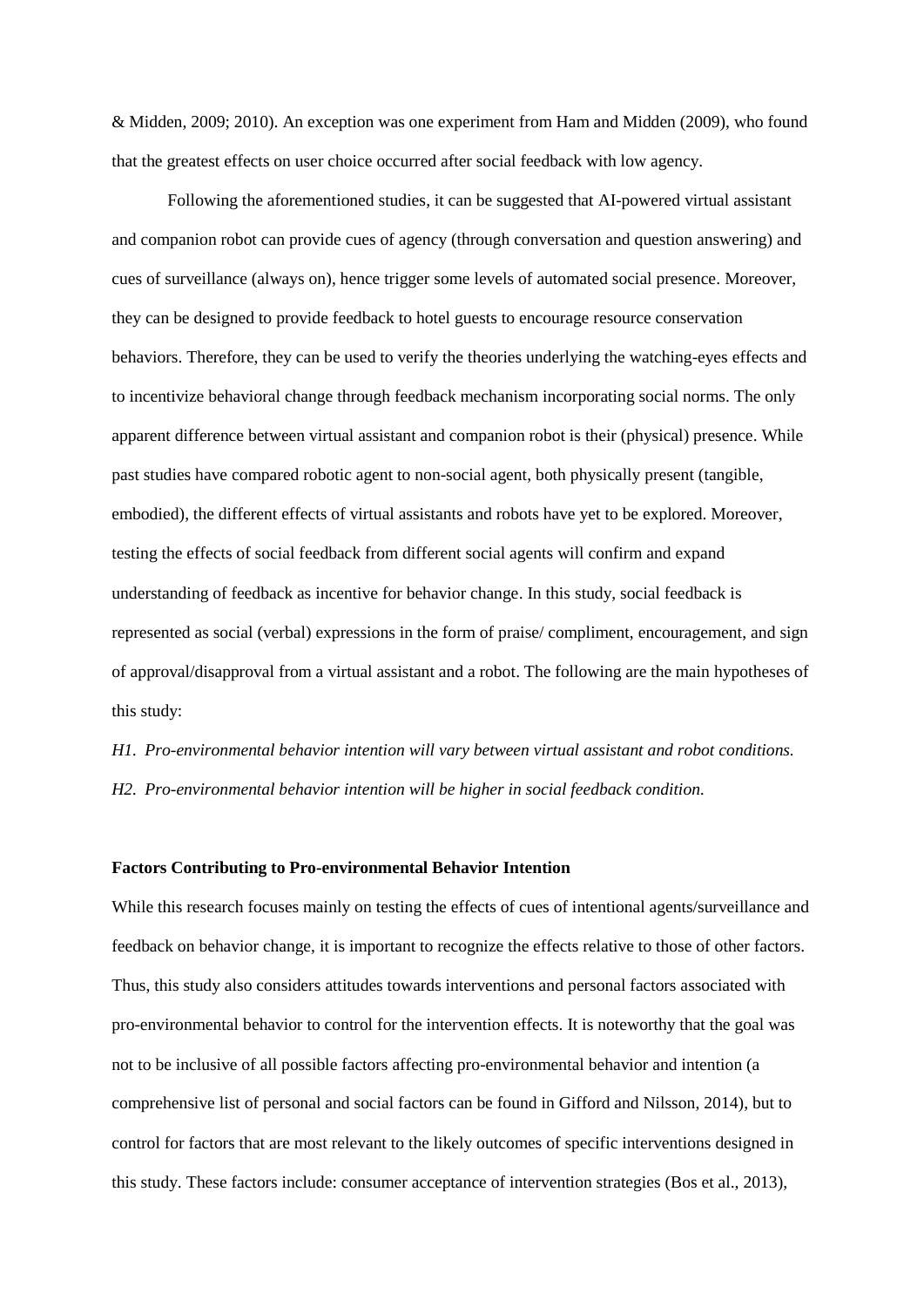personal norm (Gärling et al., 2003), descriptive norm (Elgaaied-Gambier, Monnot, & Reniou, 2018; Steg & Vlek, 2009) and social desirability.

For intervention strategies to be effective, especially those targeting consumer (consumption) behavior, it is important for the intervention to be consumer-driven (Andreasen, 2002) and that consumers accept these strategies (Bos et al. 2013). Referring to reactance vs rationalization theory (Laurin, Kay, & Fitzsimmons, 2012), high level of acceptance towards an intervention will elicit rationalization, leading consumers to approve the intervention strategies and to adopt the intended behavior. In contrast, low levels of acceptance towards an intervention will cause consumers to resist performing the desired behavior (Laurin, Kay, & Fitzsimmons, 2012). Studying consumer acceptance to interventions in food choice, Bos et al. (2013) suggested that acceptability of an intervention is associated with the effectiveness of the intervention to induce adoption of desired behavior. The following hypothesis is therefore suggested:

*H3. Consumer acceptance of intervention positively affects pro-environmental behavior intention.* Furthermore, in order to account for the specific intervention strategies examined in this study, acceptance of intervention will be tested for conditions involving virtual assistant and robot, as well as between presence and absence of social feedback. Highlighting the importance of social roles of robots in determining consumer response to intelligent agents, Wirtz et al. (2018) suggested adding social-emotional elements, including perceived humanness, social interactivity, and social presence of service robots, as factors influencing customer acceptance of service robots. Hence, the following hypotheses are suggested:

*H4. Consumer acceptance of intervention will vary between virtual assistant and robot conditions. H5. Consumer acceptance of intervention will be higher social feedback condition.*

As personal norm represents moral obligation to perform pro-environmental behavior (Gärling et al., 2003), it is expected that high level of personal norm will lead to higher degree of environmentally sustainable behavior. This has been evidenced in previous studies (e.g., Dolnicar & Leisch, 2008), Dolnicar, 2010). Descriptive norm and social desirability were considered in this study in order to explicate the roles of social norms in behavior intervention, which have been suggested in previous studies. Descriptive norm represents the extent to which the pro-environmental behavior is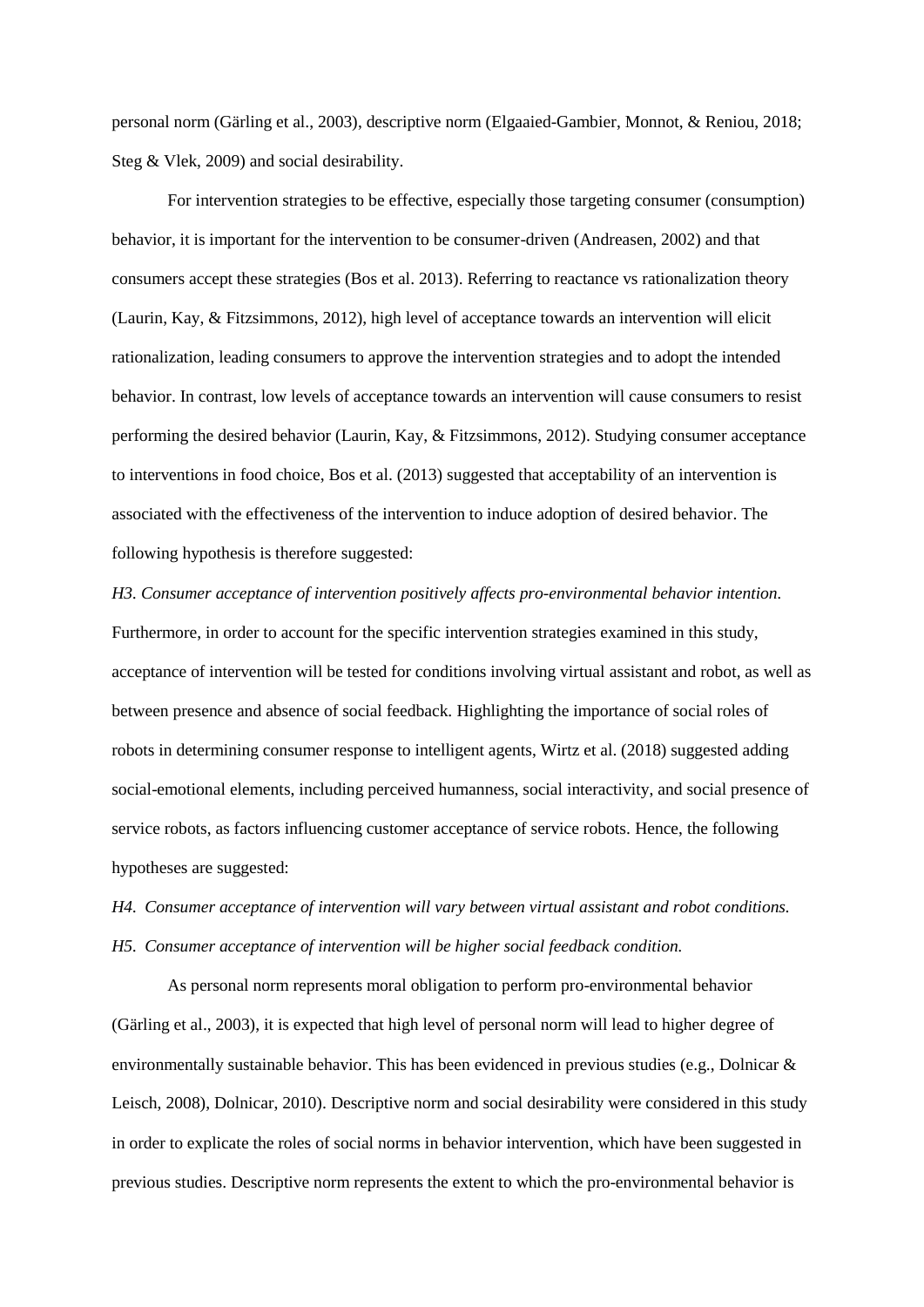considered common (Steg & Vlek, 2009) and is considered important to provide the baseline for social norm experiment in this study. It is expected that higher perceived descriptive norm will result in higher intention for pro-environmental actions. Prior studies suggest that self-reported proenvironmental behavior and intention are sensitive to social desirability bias (Juvan & Dolnicar, 2016). Such effects thus need to be assessed and controlled. Kaiser et al. (1999) asserted that questionnaires occasionally reveal the intentions of a given study and participants might be inclined to fulfil researchers' expectations. Therefore, social desirability bias was included to control for the effects of other factors on pro-environmental actions and intention. The following hypotheses are suggested:

- *H6. Personal norm positively affects (H6a) acceptance of intervention and (H6b) pro-environmental behavior intention.*
- *H7. Descriptive norm positively affects (H7a) acceptance of intervention and (H7b) proenvironmental behavior intention.*
- *H8. Social desirability positively affects (H8a) acceptance of intervention and (H8b) proenvironmental behavior intention.*

### **Materials and Methods**

*Stimuli.* In order to achieve the objectives, this research employed a 2 x 2 factorial between-subjects experimental design (virtual assistant vs. robot and absence vs. presence of social feedback), providing four experimental conditions in the form of systematically varied scenarios, also known as vignettes (see Table S1). Along with the scenario, an image of a companion robot called Churi-Chan and that of a tablet, both placed on a nightstand, was presented to respondents in virtual assistant and robot conditions, respectively. These images of existing amenities in Henn na Hotel, Japan were used to support realism of the stimuli. Descriptions about ambient intelligence to monitor water and energy efficiency in the hotel room were provided to indicate that resource conservation is the local norm. This will align the norm psychology and pro-sociality hypotheses underlying the watching-eyes effects. Nisa, Varum, and Botelho's (2017) study suggested that interventions using social norms and nudges are proven effective. Following Acquisti et el.'s (2017) definition and classification of a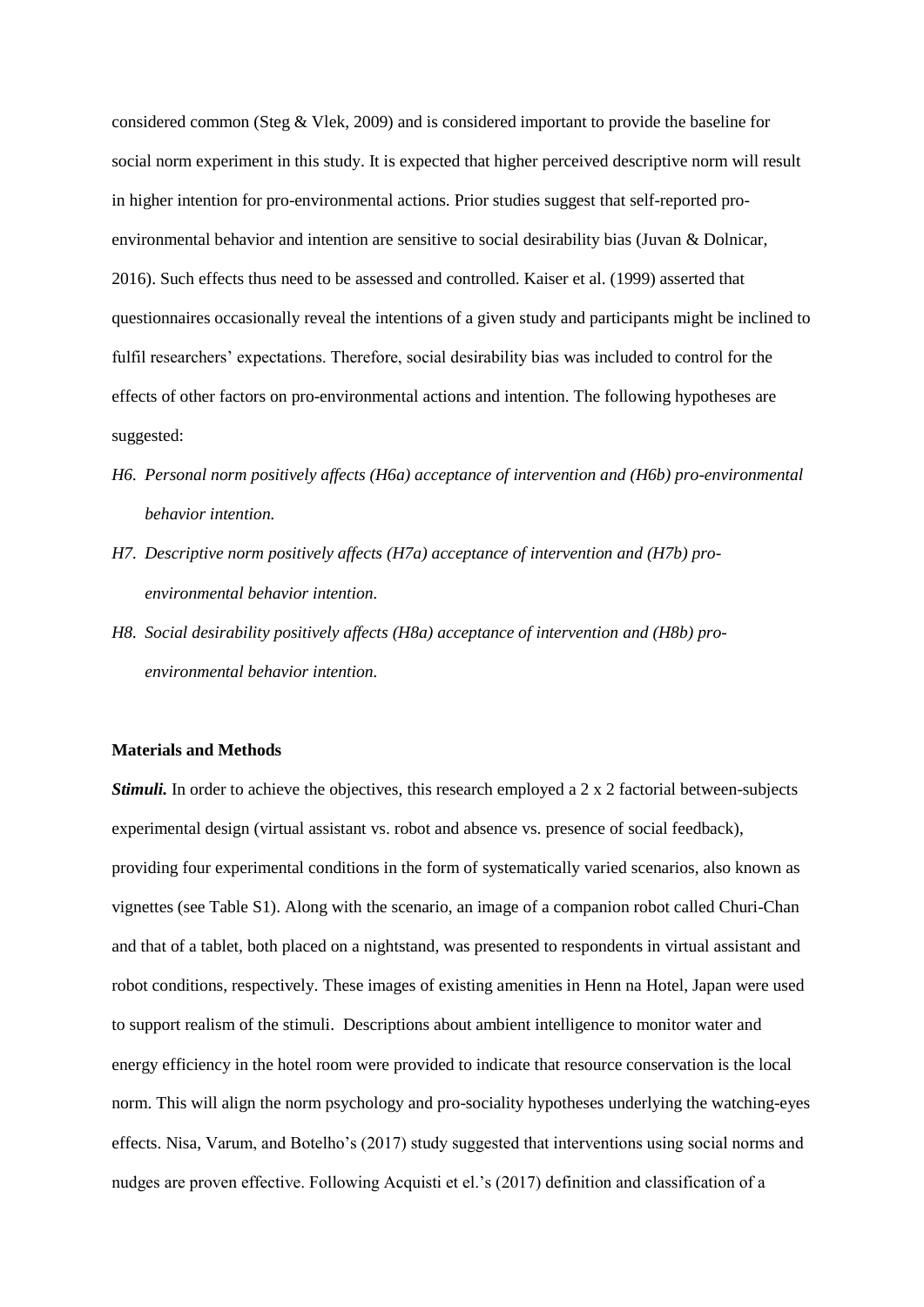nudge, providing feedback is considered a dimension of a nudge (i.e., nudging with information). Descriptions about feedback and historical comparison with previous and average consumption reflect the approach to providing social norm for the intervention (i.e., "*Before bedtime, Nori will provide feedback on your water and energy consumption. Nori will also present the historical comparison of the room's water and energy consumption, enabling you to benchmark your performance with that of the previous days and with the average consumption*."). In Social Feedback condition, statements representing social expressions from the agent were added (i.e., "*When you saved more resources compared to the previous day, Nori will say in a happy voice: 'Good job saving energy and/or water today!', otherwise, Nori will say in a sad voice: 'Please try to save more energy and/or water tomorrow.'").* These statements were absent in No Social Feedback condition. Therefore, this study incorporates approaches that have been proven successful at inducing pro-environmental behavior change in order to isolate the effects of the different types of agents and presence of social feedback. The underlined text represents the manipulations in the scenarios, all other details were kept exactly the same, including the name of the agent, Nori. These scenarios were integrated into an online questionnaire.

*Measurements.* In order to simultaneously test the effects of personal factors on behavioral intention, the questionnaire includes the following constructs: three items measuring personal norm (Gärling et al., 2003), three items measuring descriptive norm (Gärling et al., 2003), and four items measuring social desirability (a short version from Crowne & Marlowe, 1960). Measurements for consumers' acceptance of the intervention (five items) and pro-environmental behavioral intention (three items) were modified from questions posed in Bos et al.'s (2013) study, adapting the original context of healthy food choice to the targeted context of water and energy conservation in hotels. The personal norm and acceptance of intervention constructs were presented in 5-point scale with Strongly Disagree (1) – Strongly Agree (5) anchored statements. The social desirability construct were presented in True-checked (1)/False-unchecked (0) statements; total scores were then calculated. Proenvironmental behavior intention was presented in Highly Unlikely (1) – Highly Likely (5) anchored statements.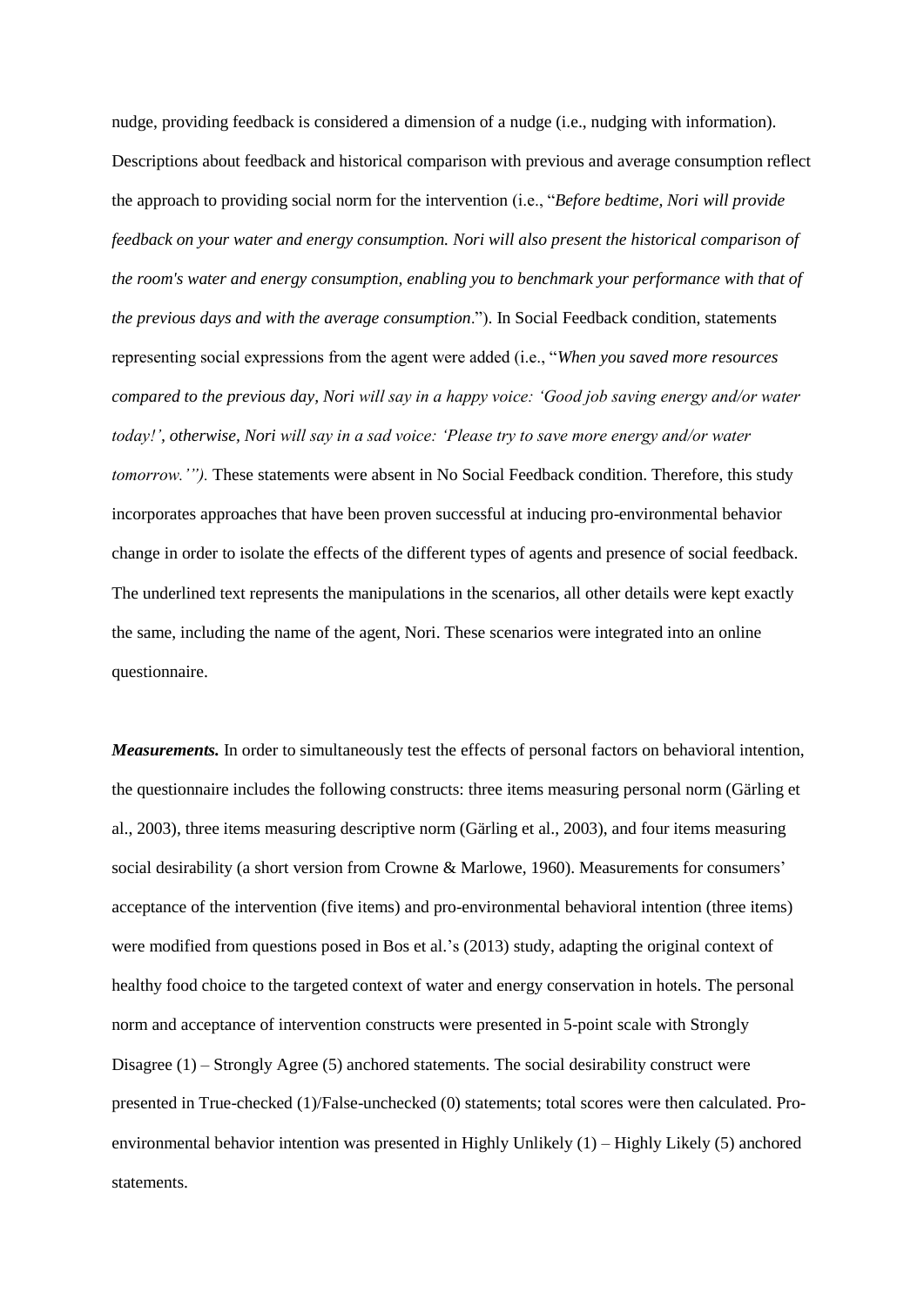*Pre-Test.* In order to assess the face validity and reliability of the constructs used in this research, specifically the modified items referring to experimental conditions (acceptance of pro-environmental behavior intervention), 33 academics from leading tourism institutions around the world whose selfstated research interests relate to information technologies and/or sustainability were asked to respond to the questionnaire in May 2018 to check for readability of scenarios and measurement items. Based on their feedback, adjustments were made to some expressions used in scenarios; two items measuring behavioral intention were slightly rephrased for clarity. Manipulation check for agency condition (virtual assistant vs. robot) and presence of social feedback (presence vs. absence of social feedback) resulted in 100% correct assignment of all conditions.

*Pilot Study.* The final questionnaire was distributed online to a panel of an international market research company in June 2018, targeting UK and US residents who have traveled and stayed overnight in a hotel at least once in the past six months. The aim of the pilot study was to assess the feasibility of data collection procedure and to test the reliability of the constructs included in the study. Respondents were randomly assigned to one of the four scenarios. To ensure the quality of collected data, several attention check questions (ACQs) were included in the questionnaire. One of the ACQs tested if respondents read and understood the scenario (i.e., respondents were ask to choose what has been asked to save, between "water consumption" [correct] or "air conditioning" [incorrect]); the others were presented in matrix questions (e.g., "Please select *Somewhat agree*."). Those who failed to answer the ACQs correctly were automatically terminated from the survey. A total of 134 respondents completed the survey. The results of pilot study suggested reliability of the constructs (Cronbach's Alpha values of all constructs, including those of the acceptance and intention, were above .70) and no further modification to the questionnaire was needed.

*Main Study*. The exact same questionnaire was distributed several days later (June 2018), targeting UK and US residents who have traveled and stayed overnight in a hotel at least once in the past six months who have not responded to the pilot study. Again, respondents were randomly assigned to one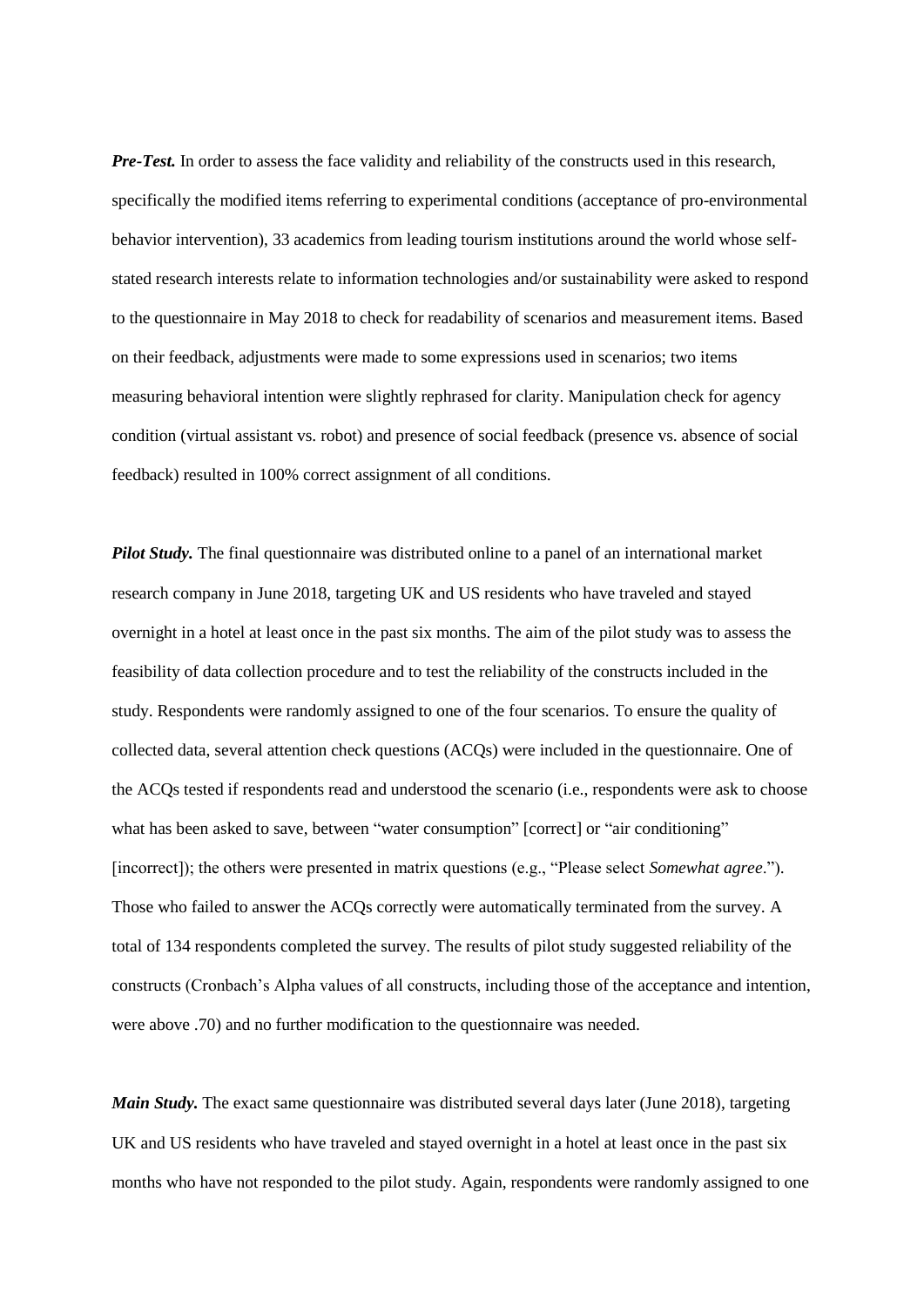of the four scenarios. A total of 487 respondents completed the questionnaire. No statistically significant differences were found between respondents from pilot and main studies in terms of demographic characteristics. Some differences were found between UK and US respondents: respondents from the US reported higher levels of education and income in general compared to respondents from the UK (see Table S2).

*Data Analysis.* The details of measurement items and descriptive statistic of variables can be seen in Table S3 and the comparison between mean values from pilot and main studies can be found in Table S4. Only one item from acceptance of pro-environmental behavior intervention shows significant differences between pilot and main studies. Therefore, data from both studies were combined for further analysis  $(N = 621)$ . First, a confirmatory factor analysis (CFA) was performed to test adequacy of the measurement model. Then, adequacy of the structural model was assessed for hypotheses testing. The MPlus program (Muthén & Muthén 1998-2015) was utilized for analysis. The estimation applied in the analysis was MLM, a maximum likelihood parameter estimate with standard errors and a mean-adjusted chi-square test statistic (Satorra-Bentler corrections), which are robust to nonnormality. Several criteria were used to assess the validity, reliability, and goodness of fit for both measurement and structural models, following cut-off criteria suggested in previous studies on structural equation modeling (Hair, Black, Babin, & Anderson 2010; Hu & Bentler 1999).

#### **Results**

The results from CFA indicated that the goodness of fit of the measurement model as well as the validity and reliability of the latent constructs were supported. All factor loadings are above 0.6 (Table 1). Furthermore, average variance extracted (AVE) values of all latent constructs are well above the cut-off value of 0.5 (Hair et al., 2010), thus convergent validity was supported. Construct reliability (CR) and Cronbach's Alpha values of all latent constructs are above 0.7 (Hair et al., 2010), indicating reliability. Following Fornell-Larcker criterion for discriminant validity, square roots of AVE of all latent constructs are higher than their correlations with any other constructs (Table 2). The model fit criteria are supported  $(\chi^2=336.404; df=119; p<0.001)$ ; the fit indices are above 0.9 (Hu & Bentler, 1999): Comparative Fit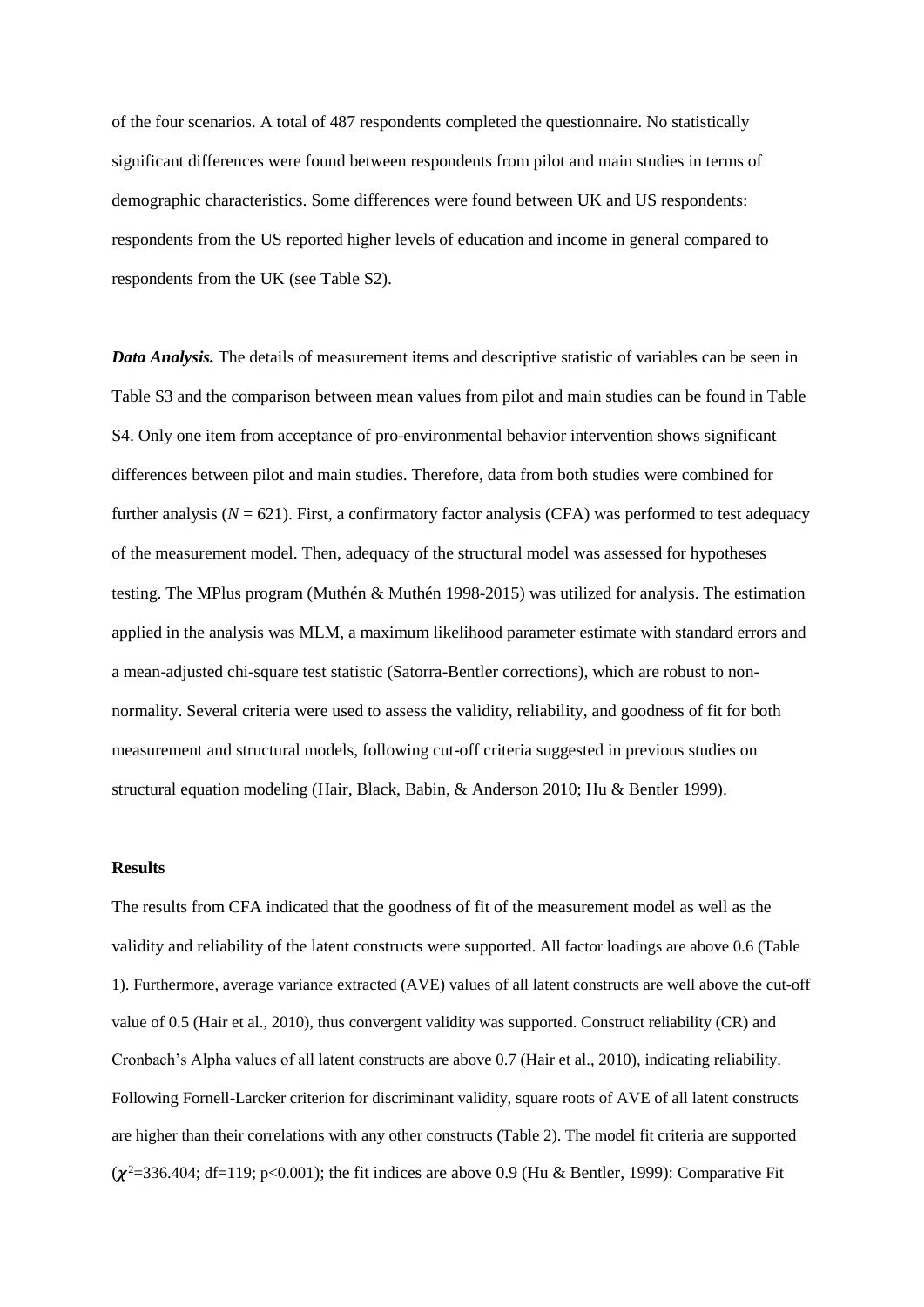Index (CFI =  $0.974$ ) and Tucker-Lewis Index (TLI =  $0.967$ ). The value of Root Mean Square Error of Approximation (RMSEA=0.054 [0.047 – 0.061]) indicates a moderate fit (between  $0.05 - 0.08$ , Hu & Bentler, 1999) and the value of Standardized Root Mean Square Residual (SRMR=0.028) is below 0.9 (Hu & Bentler, 1999). Therefore, adequacy of the measurement model was supported.

**Table 1.** Measurement Model: Outer Loadings, Average Variance Extracted (AVE), Composite

Reliability (CR), and Cronbach's Alpha

|                                                  | Loadings | <b>AVE</b> | <b>CR</b> | Cronbach's $\alpha$ |
|--------------------------------------------------|----------|------------|-----------|---------------------|
| Personal Norm (PNORM)                            |          | 0.717      | 0.883     | 0.874               |
| $PNORM1 \leftarrow PNORM$                        | 0.884    |            |           |                     |
| $PNORM2 \leftarrow PNORM$                        | 0.879    |            |           |                     |
| $PNORM3 \leftarrow PNORM$                        | 0.772    |            |           |                     |
| Descriptive Norm (DNORM)                         |          | 0.736      | 0.893     | 0.891               |
| $DNORM1 \leftarrow DNORM$                        | 0.792    |            |           |                     |
| $DNORM2 \leftarrow DNORM$                        | 0.915    |            |           |                     |
| $DNORM3 \leftarrow DNORM$                        | 0.863    |            |           |                     |
| Acceptance of Intervention (ACCEPT)              |          | 0.761      | 0.941     | 0.939               |
| $ACCEPT1 \leftarrow ACCEPT$                      | 0.858    |            |           |                     |
| $ACCEPT2 \leftarrow ACCEPT$                      | 0.855    |            |           |                     |
| $ACCEPT3 \leftarrow ACCEPT$                      | 0.840    |            |           |                     |
| $ACCEPT4 \leftarrow ACCEPT$                      | 0.906    |            |           |                     |
| $ACCEPT5 \leftarrow ACCEPT$                      | 0.901    |            |           |                     |
| Pro-environmental Behavior Intention (INTENTPEB) |          | 0.907      | 0.967     | 0.967               |
| $INTERI \leftarrow INTERTPEB$                    | 0.968    |            |           |                     |
| INTENTPEB2←INTENTPEB                             | 0.957    |            |           |                     |
| $INTERTPEB3 \leftarrow INTERTPEB$                | 0.932    |            |           |                     |
|                                                  |          |            |           |                     |

| Table 2. Discriminant Validity: Fornell-Larcker Criterion |  |  |  |  |
|-----------------------------------------------------------|--|--|--|--|
|-----------------------------------------------------------|--|--|--|--|

|                                                                                                |       | ĽZ    |       | (4)   |
|------------------------------------------------------------------------------------------------|-------|-------|-------|-------|
| (1) Personal Norm                                                                              | 0.847 |       |       |       |
| (2) Descriptive Norm                                                                           | 0.197 | 0.858 |       |       |
| (3) Acceptance of Intervention                                                                 | 0.497 | 0.154 | 0.872 |       |
| (4) Pro-environmental Behavior Intention                                                       | 0.521 | 0.209 | 0.836 | 0.952 |
| Mater Completion goofficientar causes note of Avenues Manianae Extraoted (AME) in the diagonal |       |       |       |       |

*Note:* Correlation coefficients; square roots of Average Variance Extracted (AVE) in the diagonal

The results from the structural model test are represented in Figure 1 and Table 3. Significant effects on pro-environmental behavior intention were found from interaction between type of agent and presence of social feedback ( $\beta$ =0.096,  $p$ <0.050), personal norm ( $\beta$ =0.128,  $p$ <0.001), and descriptive norm ( $\beta$ =0.067, p <0.010). The interaction effect of agency and presence of social feedback indicates that the intervention will be particularly effective if it was provided by virtual assistant with social feedback. Furthermore, guests with higher moral responsibility toward the environment and perceive that responsible behaviors are common practice in society tend to have higher intention to reduce resource consumption in hotel room. Lastly, the most important contributor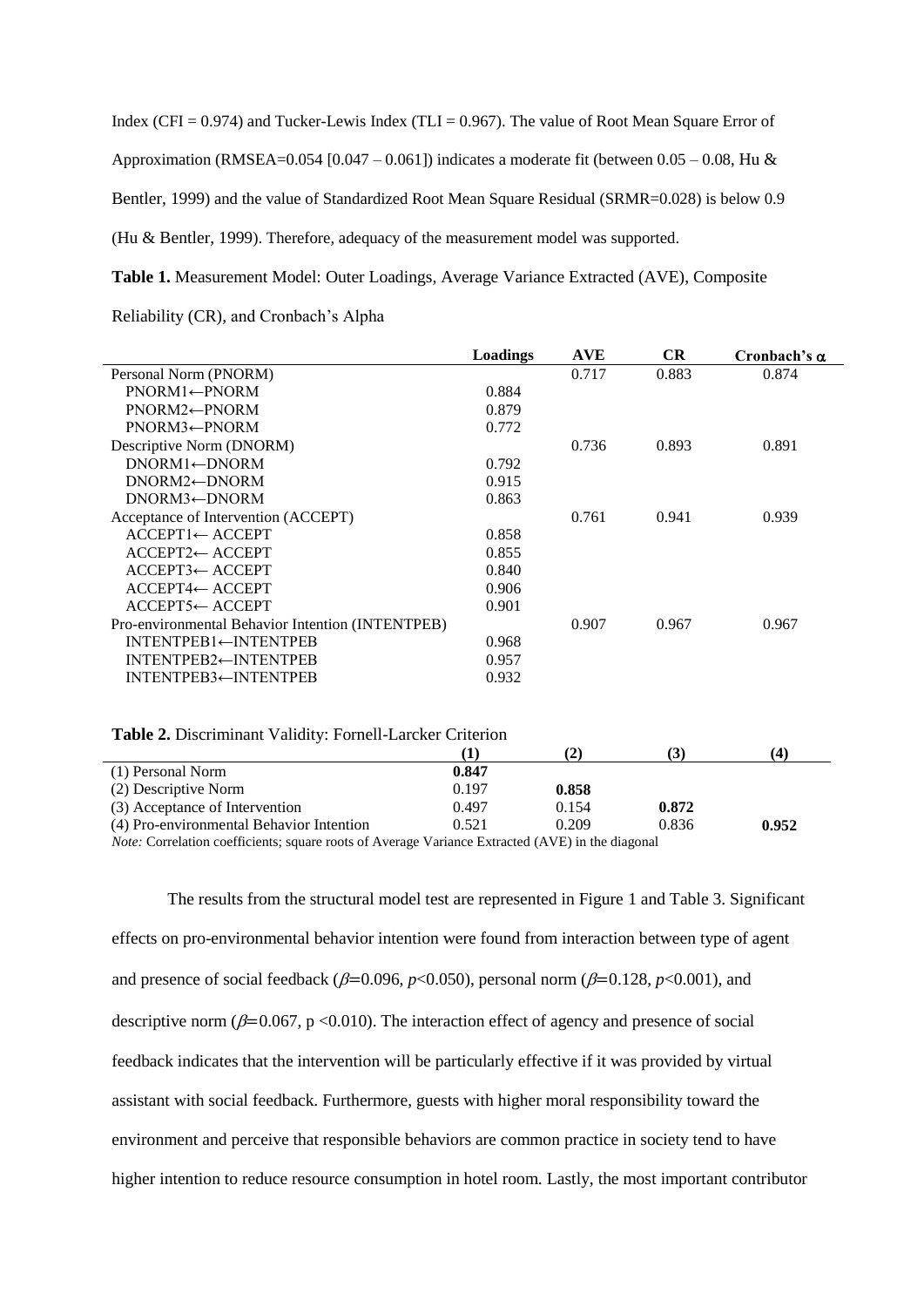to pro-environmental behavior intention is acceptance of intervention ( $\beta$ =0.765, *p*<0.001)). That is, a higher level of acceptance toward the intervention approach leads to a higher level of proenvironmental behavior intention. The influencing factors in the model account for 72% of variance in pro-environmental behavior intention ( $R^2$ =0.722,  $p$ <0.001). Therefore, H1 and H2 were partially supported (interaction effect between type of agent and presence of social feedback), H3, H7b, and H8a were supported, and H8b was not supported.



**Figure 1.** Structural Model: Pro-environmental Behavior Intention



*Note*:  $\chi^2$ =336.404; df=119; *p*<0.001; CFI=0.974; TLI=0.967; RMSEA=0.054; SRMR=0.028; *N*=621; \*\*\* significant at *p*<.001; \*\*significant at *p*<.010; \* significant at *p*<0.050

|  |  |  | Table 3. Structural Model: Path Coefficients and Hypothesis Testing |
|--|--|--|---------------------------------------------------------------------|
|  |  |  |                                                                     |

|                                                | <b>Direct Effect</b> | <b>Indirect Effect</b> | <b>Hypothesis Testing</b>      |
|------------------------------------------------|----------------------|------------------------|--------------------------------|
| Agent $\rightarrow$ Intention                  | $-0.057(0.087)$      | 0.034(0.371)           | H1: Not Supported              |
| Social Feedback $\rightarrow$ Intention        | $-0.059(0.074)$      | $-0.004(0.929)$        | H2: Not Supported              |
| Agent*Social Feedback $\rightarrow$ Intention  | 0.096(0.018)         | $-0.046(0.338)$        | New: Supported                 |
| $Acceptance \rightarrow Intention$             | 0.765(0.000)         |                        | H3: Supported                  |
| Agent $\rightarrow$ Acceptance                 | 0.046(0.372)         |                        | H <sub>4</sub> : Not Supported |
| Social Feedback $\rightarrow$ Acceptance       | 0.005(0.929)         |                        | H <sub>5</sub> : Not Supported |
| Agent*Social Feedback $\rightarrow$ Acceptance | $-0.059(0.337)$      |                        | New: Not Supported             |
| Personal Norm $\rightarrow$ Acceptance         | 0.485(0.000)         |                        | H6a: Supported                 |
| Personal Norm $\rightarrow$ Intention          | 0.128(0.000)         |                        | H <sub>6</sub> b: Supported    |
| Descriptive Norm $\rightarrow$ Acceptance      | 0.058(0.147)         |                        | H7a: Not Supported             |
| Descriptive Norm $\rightarrow$ Intention       | 0.067(0.010)         |                        | H7b: Supported                 |
| Social Desirability $\rightarrow$ Acceptance   | $-0.010(0.778)$      |                        | H8a: Not Supported             |
| Social Desirability $\rightarrow$ Intention    | 0.014(0.551)         |                        | H8b: Not Supported             |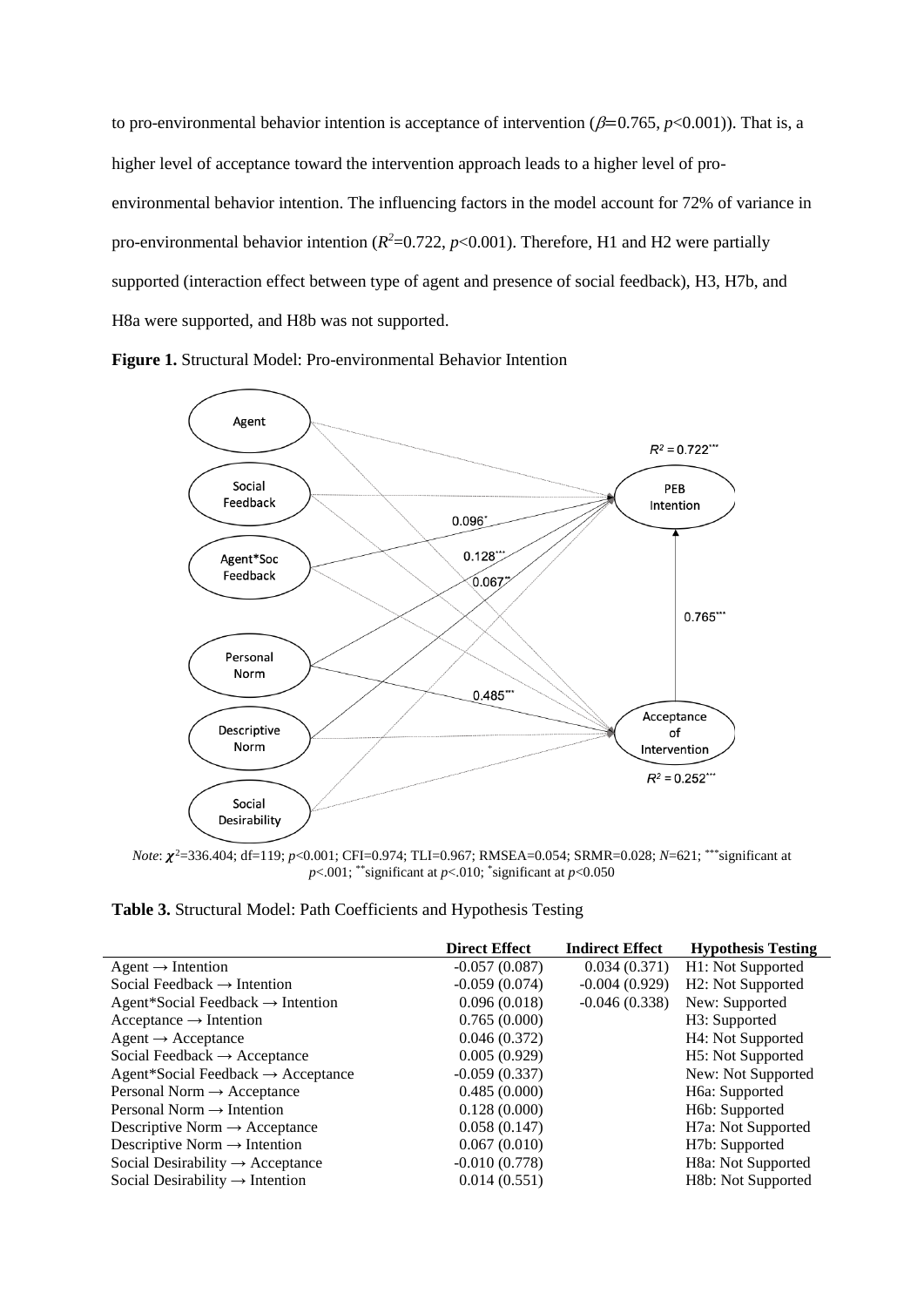A significant effect on acceptance of intervention was identified from personal norm ( $\beta$ =0.485,  $p$ <0.001). None of the manipulations (type of agent, presence of social feedback, and interaction effect between the two) was found significant in influencing acceptance of intervention. It can be suggested that guests with higher moral responsibility toward the environment will evaluate pro-environmental behavior interventions using an intelligent agent more positively. The influencing factors in the model account for 25% of variance in acceptance of intervention  $(R^2=0.252, p<0.001)$ . Therefore, H6a was supported, while H4, H5, H6b, and H7a were not supported.

In order to confirm whether there are differences between US and UK respondents and between respondents from pilot study and those from main study, the model was run with multiple group analyses for both between residence groups and between study groups. No significant differences were found.

#### **Discussion**

This study did not find a direct significant effect of different types of intelligent agents on proenvironmental behavior intention amongst hotel guests. No one type of agent is more effective in inducing behavior change than the other. Considering that the aggregate mean values of proenvironmental behavior intention in both conditions are higher than the neutral value (virtual assistant: *Mean* = 3.78, *St. Dev.* = 1.10; robot: *Mean* = 3.76, *St. Dev.* = 1.07), it can be suggested that both types of agent have the potential to induce pro-environmental behavior intention in hotel guests. From a theoretical perspective, the results suggest that cues of surveillance (and cues of agency) may be effective in both embodied and disembodied agents. To further elucidate the effects of these agents, further studies comparing interventions with each of these agents to those without an agent should be conducted.

Similarly, the presence of social feedback did not yield a significant direct effect on behavior intention. That is to say, whether or not the intelligent agent provides social feedback did not matter in making the intervention more effective. This seems to contradict a few previous studies suggesting that social reinforcement strengthens the impacts of cues of agency on socially accepted behavior (Vossen, Ham, & Midden, 2009; 2010). However, upon further investigation on the interaction effect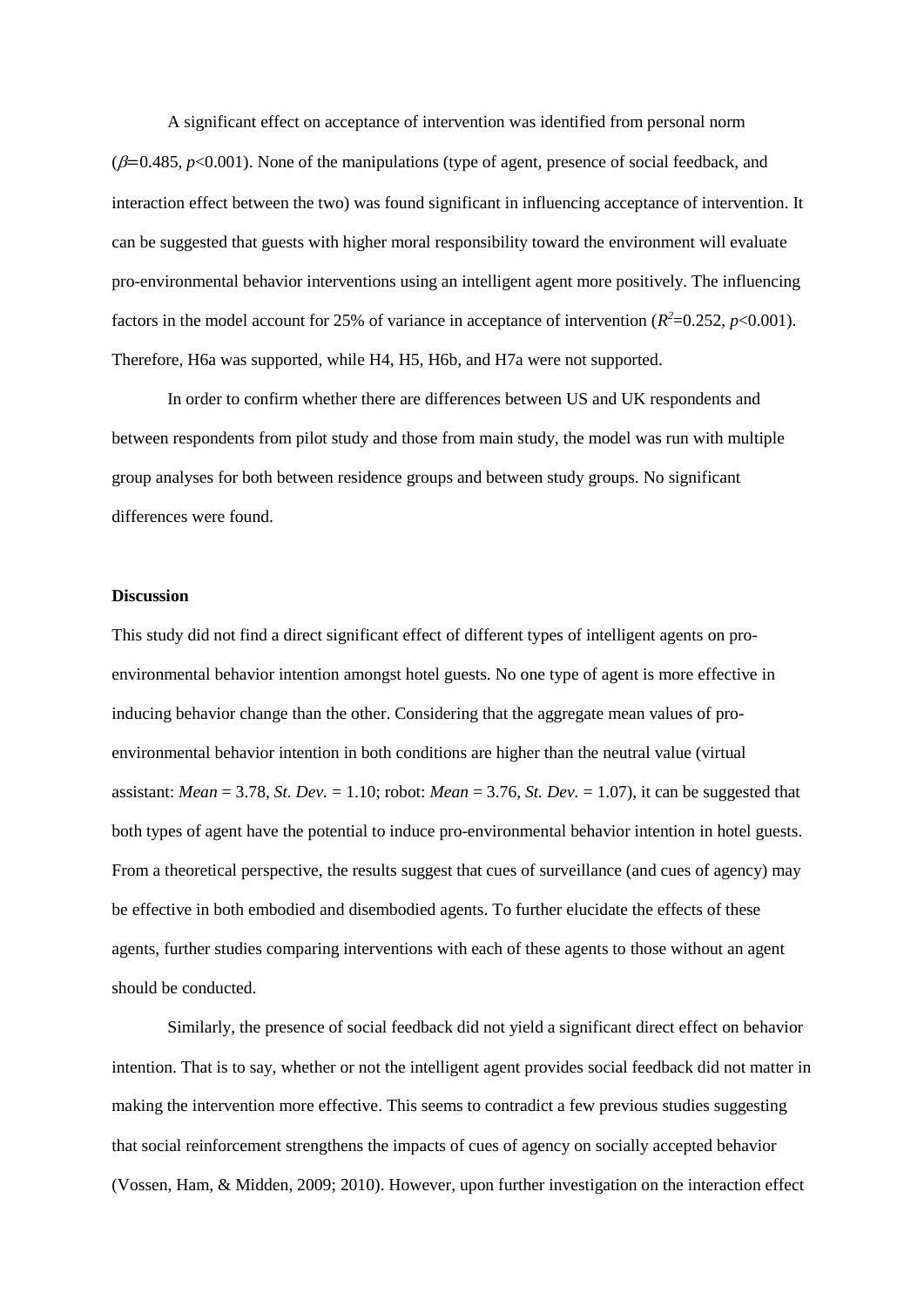between the types of agent and the presence of social feedback, it becomes clear that the roles of social feedback in this context are more nuanced than what have been suggested previously (e.g., in Bateson et al., 2013), as they are intertwined with the source of feedback (i.e., type of agent). This study found a significant interaction effect between social feedback and type of agent, demonstrating that social feedback given by a virtual assistant is an effective intervention strategy. This is a similar finding to that of Ham and Midden (2009).

When social feedback was provided by a virtual assistant, its effect on pro-environmental behavior intention is positive and significant. This provides confirmation not only that social reinforcement from non-human agents can be effective in changing people's behavior, thus confirming media equation and CASA hypotheses (Midden & Ham, 2008; Nass, Fogg, & Moon, 1996; Nass & Moon, 2000; Nass, Steuer, & Tauber, 1994; Vossen, Ham, & Midden, 2009; 2010), but also that watching-eyes effects can be observed in conditions where the "watcher" is not visible, a new proposition emerging from this study. That is, perception of another agent being 'present' in the room, also referred to as automated social presence (van Doorn et al., 2017; and as social presence in Wirtz et al., 2018), is sufficient to induce normative or pro-social behavior, regardless of the shape/form of the agent. This link between surveillance/agency cues of disembodied agent and behavior change is the main contribution of this study as it has not been proposed in previous studies on this topic. Though, because typical virtual assistants are integrated into smartphones and 'headless' devices (e.g., smart speakers), there is a slight chance that the image presented in the scenario, in which a tablet-like device was present, triggered a perception of embodiment (i.e., the agent 'lives' within the tablet) amongst respondents. Future studies should address this issue by testing different devices or making the agent truly pervasive by decoupling it from any devices.

On the contrary, receiving social feedback (social reinforcement) from an in-room companion robot may result in a decrease in pro-environmental behavior intention. Lack of familiarity or limited use cases might cause this discrepancy. While consumers might be familiar with a virtual assistant due to the prevalent use of smartphone (e.g., Siri), and smart home appliances (e.g., Alexa), the majority of them might not be used to the concept of a companion robot (see Kinsella, 2018). This suggests further elaboration on the perceived social roles of robots, especially when they are designed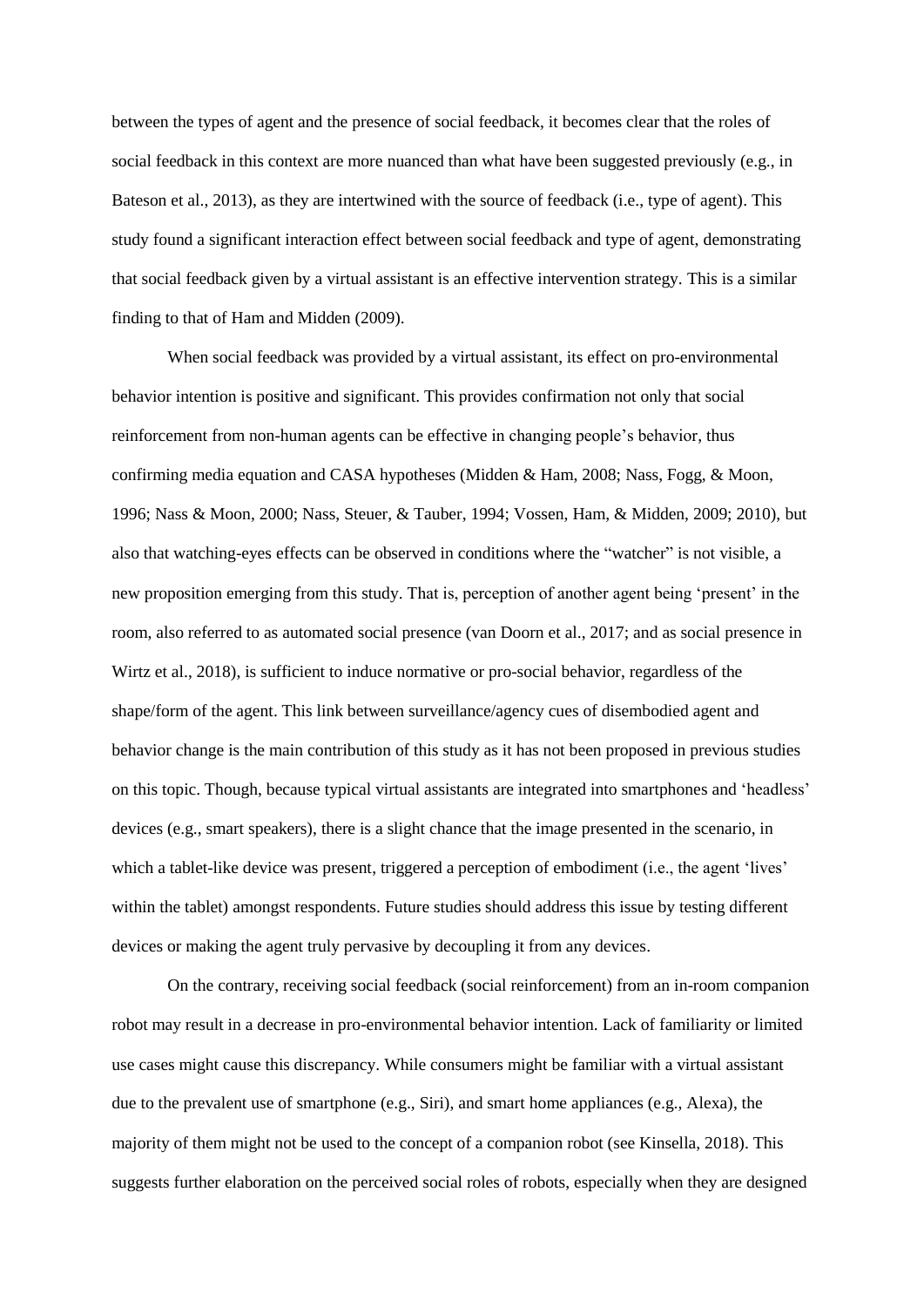to inform and provide feedback to consumers to change their behavior. Furthermore, robot-related characteristics, such as the appearance of robot, might confound the effects of intervention (see Rosenthal-von der Pütten, Krämer, & Herrmann [2018] and Tussyadiah & Park [2018] for impacts of robot characteristics on user responses). In this case, Churi-Chan, a robot implemented in Henn na Hotel property in Japan, might be perceived as toy-like and thus unfit to "tell" hotel guests (humans) what to do or how to behave. Future research should be devoted to comparing behavior interventions using different types of robots. Other areas for future research include testing the effects of nudges by robot comparing between hotel guests staying on their own to those staying with a partner/family to further confirm the suggestion regarding stronger surveillance effects on consumers when they are alone (Bateson et al., 2013).

This study also identified significant effects of personal factors on evaluation of proenvironmental behavior intervention and behavior intention. Personal norm, which is perceived moral obligation to protect the environment, was significant in influencing acceptance of intervention and pro-environmental behavior intention. As expected, the higher consumers perceived that they are obliged to protect the environment, the higher their intention. This confirms previous studies on personal norm effects on pro-environmental intention and behavior (Dolnicar, 2010; Dolnicar & Leisch, 2008; Gärling et al., 2003). It is noteworthy that the effect of personal norm on acceptance of intervention is higher than that on intention, suggesting that acceptance of intervention plays a significant role in bringing about pro-environmental intention, even amongst consumers with higher level of personal norm.

Evidence of significant but slight effect of descriptive norm on pro-environmental behavior intention was also found, while the effect on acceptance of intervention was not identified. This suggests that individuals who perceived that pro-environmental actions are common in society tend to have higher intention to conserve water and energy while staying at a hotel, regardless of whether or not they have higher level of acceptance of the intervention efforts. This confirms suggestions in previous studies (e.g., Steg & Vlek, 2009). Despite using self-reported measures, which imply risk of sensitivity for social desirability bias (Juvan & Dolnicar, 2016), this study did not find social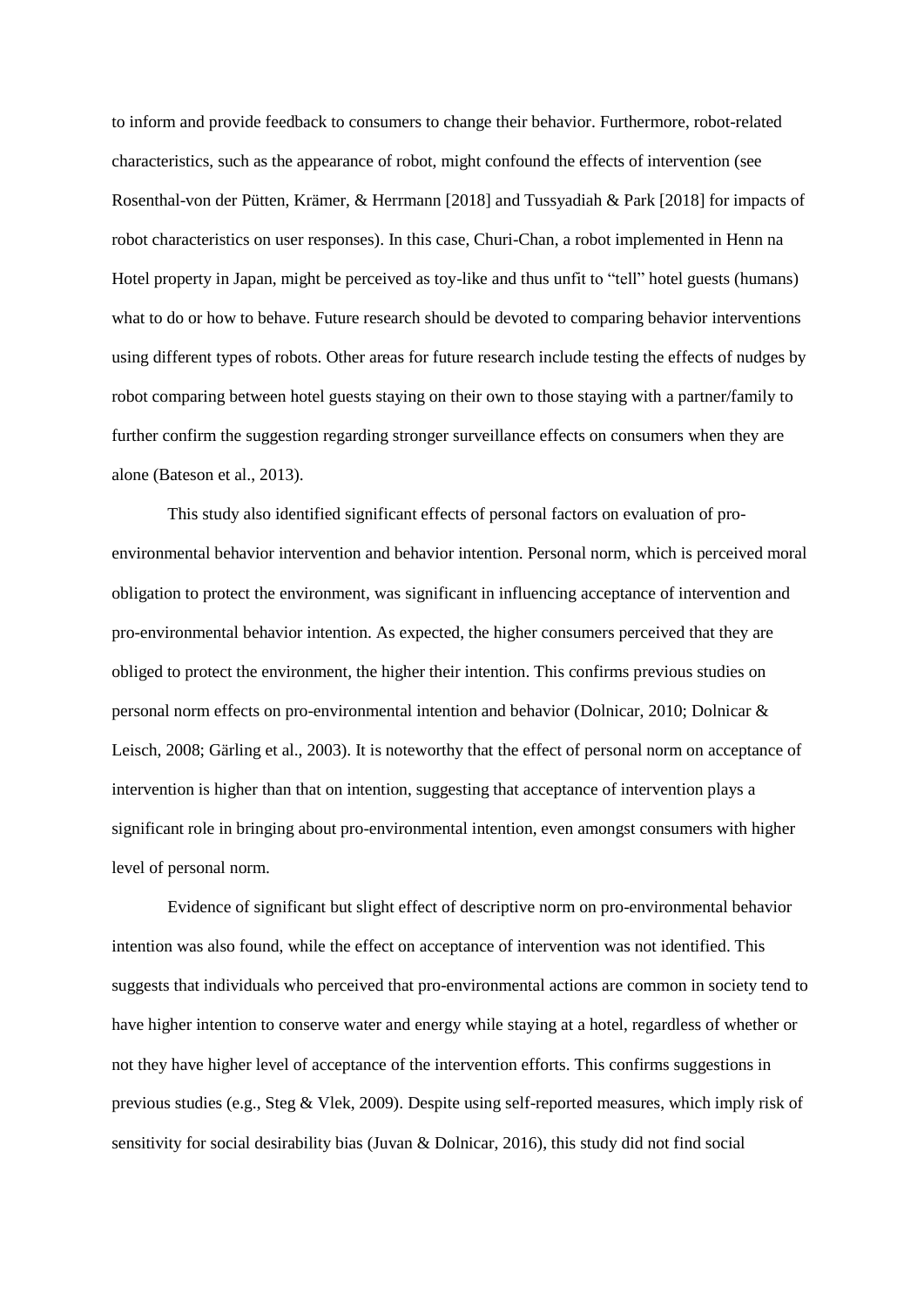desirability to significantly influence acceptance of intervention or behavior intention. Therefore, it can be suggested that the responses in this study did not suffer from social desirability bias.

The main contributor to pro-environmental behavior intention is acceptance of intervention, supporting earlier suggestion about the link between consumer acceptance and effectiveness of interventions in Bos et al. (2012). Consumers who have more favorable evaluation toward the intervention effort tend to have higher intention to behave more environmentally friendly, confirming the rationalization process suggested by Laurin, Kay, and Fitzsimmons (2012). This implies the importance of consumers' openness to being nudged, having a favorable attitude toward interventions, in the success of behavioral interventions for resource conservation.

#### **Conclusion and Implications**

The main objective of this research was to assess the effect of interventions involving intelligent agents in hotel rooms on pro-environmental behavior intention. A scenario-based experimental approach (vignette experiments) was employed by manipulating the types of agent (virtual assistant vs. robot) and social feedback (presence vs. absence of social feedback) to isolate these effects on behavior intention. This approach was considered important to confirm the novelty and relevance of contribution of this research relative to previous research using intentional agents for proenvironmental behavior change under the theoretical foundation behind the watching eyes effects (Midden & Ham, 2008; Vossen, Ham, & Midden, 2009; 2010). That is, while an intentional agent (a robot) has been compared to a non-intentional agent (a lamp), hence evidencing the effectiveness of (presence and absence of) agency cues on human behavior (Midden & Ham, 2008; Vossen, Ham, & Midden, 2009; 2010), the effectiveness of agency cues given by two types of intentional agents, embodied (a robot) and disembodied (a virtual assistant), has not been tested before.

Based on the results, key points emerging from this study are as follow: (1) virtual assistants and robots do not differ in their outcomes associated with pro-environmental behavior intervention; (2) social feedback from a virtual assistant yields positive outcomes, indicating it is an effective approach for behavior change intervention; (3) perception of presence of another agent in a room (i.e., automated social presence) is a sufficient cue of surveillance and is effective at inducing normative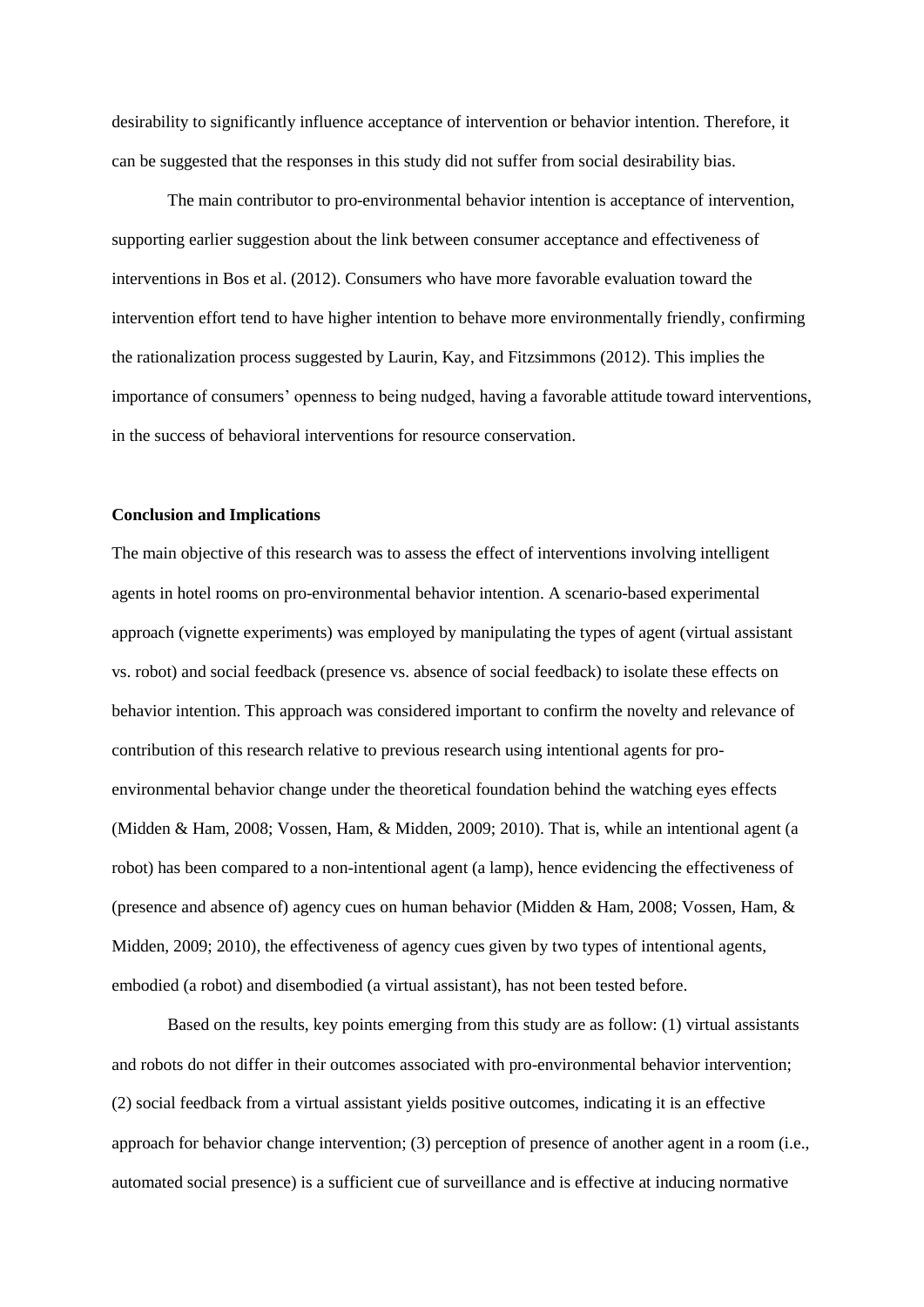behavior; and (4) consumers' acceptance of being nudged plays a significant role in the success of behavior change intervention. This study contributes to theories linking surveillance psychology and behavioral sciences, enriching the discussion on approaches to behavioral intervention in a strategic area of resource conservation in tourism. As such, this research also contributes to finding new ways of leveraging emerging technologies for behavioral interventions in order to foster sustainability in tourism.

Several opportunities for future research can be suggested: (1) studies comparing interventions from intentional agents to those from other sources (e.g., printed messages) will assist in identifying relative effect sizes of different intentional agents on behavior change; (2) studies comparing interventions from different types (forms, appearances) of robotic agents could elucidate how consumer perception of the social roles of robots plays a role in adherence to nudges, adding to previous research on consumer reactions to robots in hospitality and tourism (e.g., Tung & Law, 2017; Tussyadiah & Park, 2018), and robot-related characteristics on human-robot interactions (e.g., Rosenthal-von der Pütten, Krämer, & Herrmann [2018]); (3) studies targeting different consumer segments (e.g., solo travelers vs. those traveling with partner/family, travelers with differing trip purposes, etc.), especially with regards to attitude toward intelligent agents (e.g., acceptance of robotic applications in hotel) and resource conservation, will be necessary to complement testing different approaches to nudging in order to test the effectiveness of behavioral interventions for resource conservation in hotels.

From a managerial perspective, due to the emergence of application of intelligent agents in hotels, this study addresses a timely issue of how to better leverage technologies to help reducing the negative pressure of tourism on the environment. In particular, hotels integrating voice-activated virtual assistant such as Alexa in the rooms can be advised to apply nudges for resource-efficient behavior by incorporating social (evaluative) feedback on resource consumption. The evidence shown in this study of positive effects of social feedback coupled with a virtual agent signifies adoption of this intervention approach in hotels. While robots are considerably more novel to most consumers, and limited hotel companies have implemented them to date, the findings in this study can justify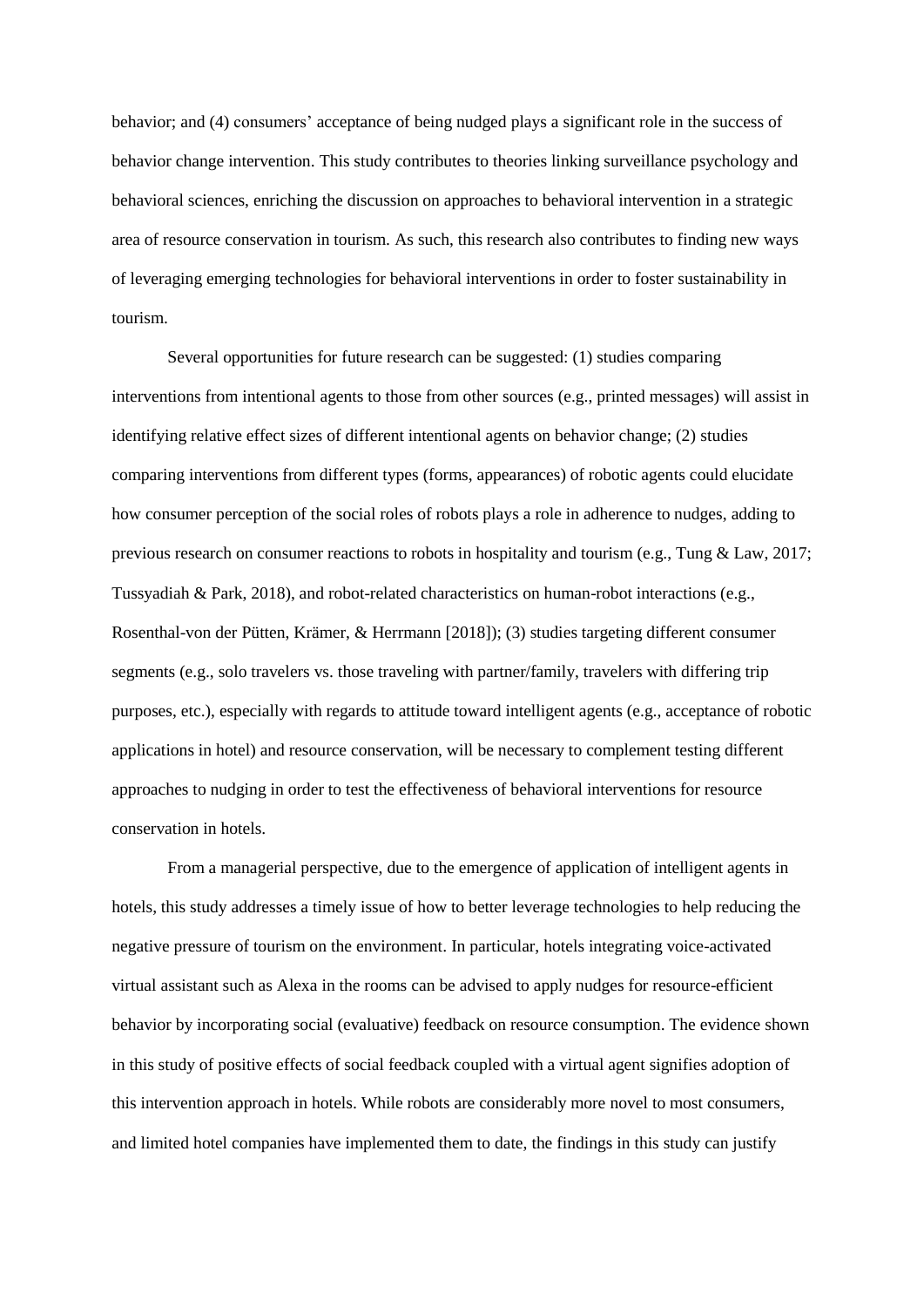investment in using virtual assistants for pro-environmental behavior nudging in an attempt to save resources.

The main limitation of this study is reliance on self-report measures in assessing intervention outcomes through scenario-based quasi-experimental design, where participants were asked to imagine an intervention and then report their responses to the intervention (see Supplement for details). The effectiveness of intervention strategies were then assessed in terms of behavioral intention rather than actual behavior. To overcome the limitation originated from self-report measures (e.g., Holtgraves, 2004), social desirability bias was tested by including social desirability construct into the model, which yielded insignificant effect. While field experiments involving measurements of actual behavior are considered most rigorous and reliable in studies of behavioral change, it has been widely recognized in different disciplines that there is a predictable relationship between intentions and subsequent behavior (e.g., Cohen, 1992; Sheeran, 2002). Also, scenario-based experiments in surveys offer the internal validity of experiments (i.e., valid inference of cause-effect relationships between stimuli and reactions) augmented with the external validity of surveys (ability to reach broader populations) (Steiner, Atzmüller, & Su, 2016). Furthermore, this study was conducted in anticipation of a broader application of robotics and AI-powered virtual agents in hotels. Therefore, it provides an early empirical evidence and informs the design of field experiments to be conducted on actual use of intelligent agents in hotel rooms, where actual behavior (water and energy consumption) of hotel guests should be measured in order to assess the effectiveness of intervention in real-life decisions of hotel guests.

### **References**

- Acquisti, A., Adjerid, I., Balebako, R., Brandimarte, L., Cranor, L.F., Komanduri, S., Leon, P.G., Sadeh, N., Schaub, F., Sleeper, M., Wang, Y., Wilson, S. (2017). Nudges for privacy and security: Understanding and assisting users' choices online. *ACM Computing Surveys*, 50(3), 44-.
- Andreasen, A.R. (2002). Marketing social marketing in the social change marketplace. *Journal of Public Policy Marketing*, 21, 3–13. doi: 10.1509/jppm.21.1.3.17602.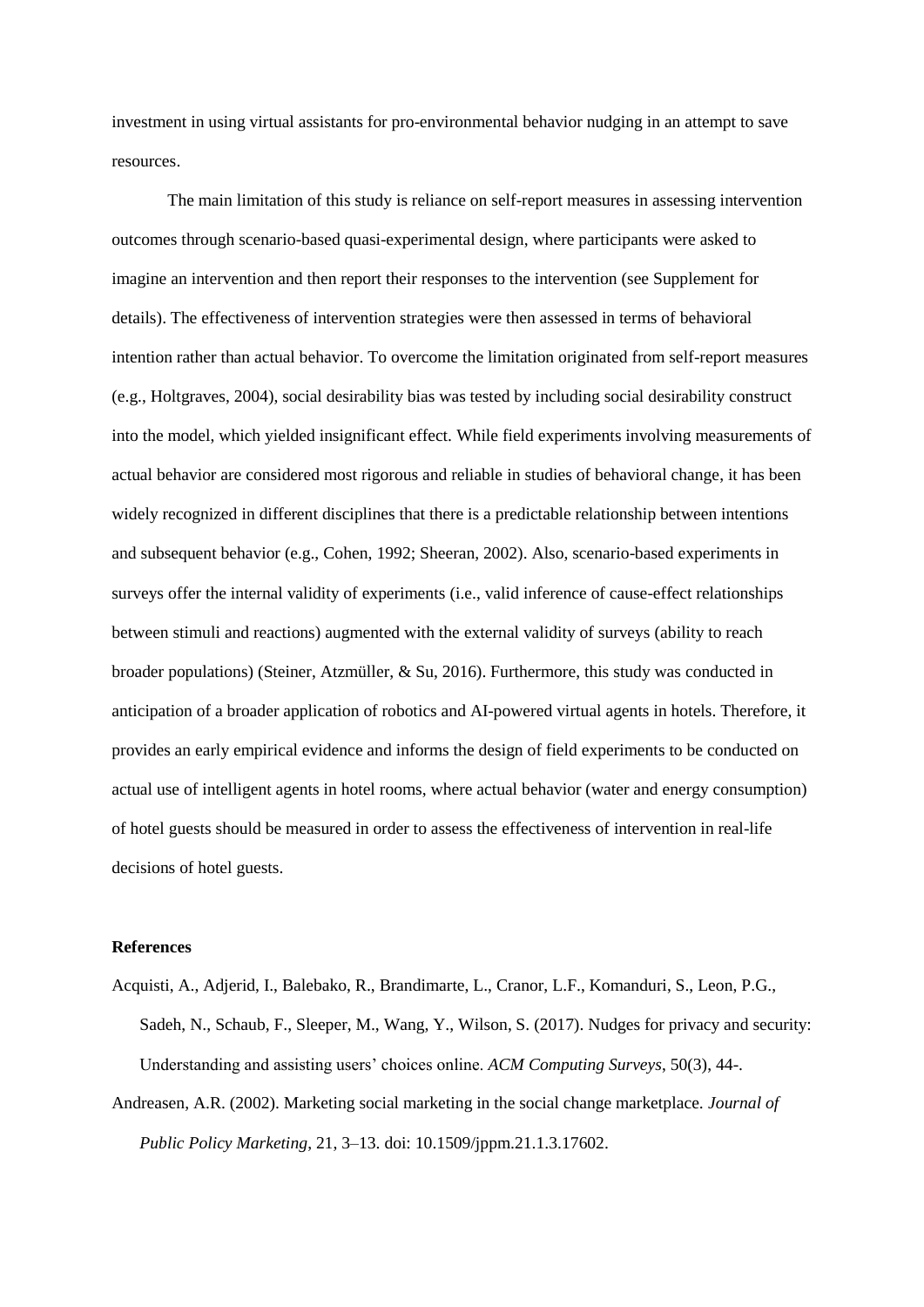- Baca-Motes, K., Brown, A., Gneezy, A., Keenan, E., Nelson, L. (2013). Commitment and behavior change: Evidence from the field. *Journal of Consumer Research*, 39(5), 1070-1084.
- Bandura, A., MacDonald, F.J. (1963). Influence of social reinforcement and the behavior of models in shaping children's moral judgment. *The Journal of Abnormal and Social Psychology*, 67(3), 274- 281.
- Bargh, J.A. (2014). Our unconscious mind. *Scientific American*, 310, 30-37.
- Bateson, M., Callow, L., Holmes, J.R., Redmond Roche, M.L., & Nettle, D. (2013). Do images of 'watching eyes' induce behaviour that is more pro-social or more normative? A field experiment on littering. *PLoS ONE*, 8(12), https://doi.org/10.1371/journal.pone.0082055
- Bateson, M., Nettle, D., Roberts, G. (2006). Cues of being watched enhance cooperation in a realworld setting. *Biology Letters*, 2(3), 412-414.
- Bohdanowicz, P., Martinac, I. (2007). Determinants and benchmarking of resource consumption in hotels—Case study of Hilton International and Scandic in Europe. *Energy and Buildings*, 39(1), 82-95. https://doi.org/10.1016/j.enbuild.2006.05.005.
- Bos, C., Van der Lans, I.A., Van Rijnsoever, F.J., Van Trijp, H.C.M. (2013). Understanding consumer acceptance of intervention strategies for healthy food choices: a qualitative study. *BMC Public Health*, 13, 1073. doi: 10.1186/1471-2458-13-1073.
- Boyd, R., Richerson, P.J., Henrich, J. (2011). The cultural niche: Why social learning is essential for human adaptation. *Proceedings of the National Academy of Sciences*, 108 (26), 10918-10925.
- Carbon, C.-C., Hesslinger, V.M. (2011). Cues-of-being-watched paradigm revisited. *Swiss Journal of Psychology*, 70, 2013-210.
- Carlsson, R., Schimmack, U., Williams, D.R., & Bürkner, P.-C. (2016). Bayesian evidence synthesis is no substitute for meta-analysis – A re-analyysis of Scheibehenne, Jamil and Wagenmaker (2016). Linneaus University Centre Labour Market and Discrimination Studies. https://lnu.se/globalassets/lmdswp20167.pdf
- Chang, H.S., Huh, C., Lee, M.J. (2015). Would an energy conservation nudge in hotels encourage hotel guests to conserve? *Cornell Hospitality Quarterly,* 57(2), 172-183.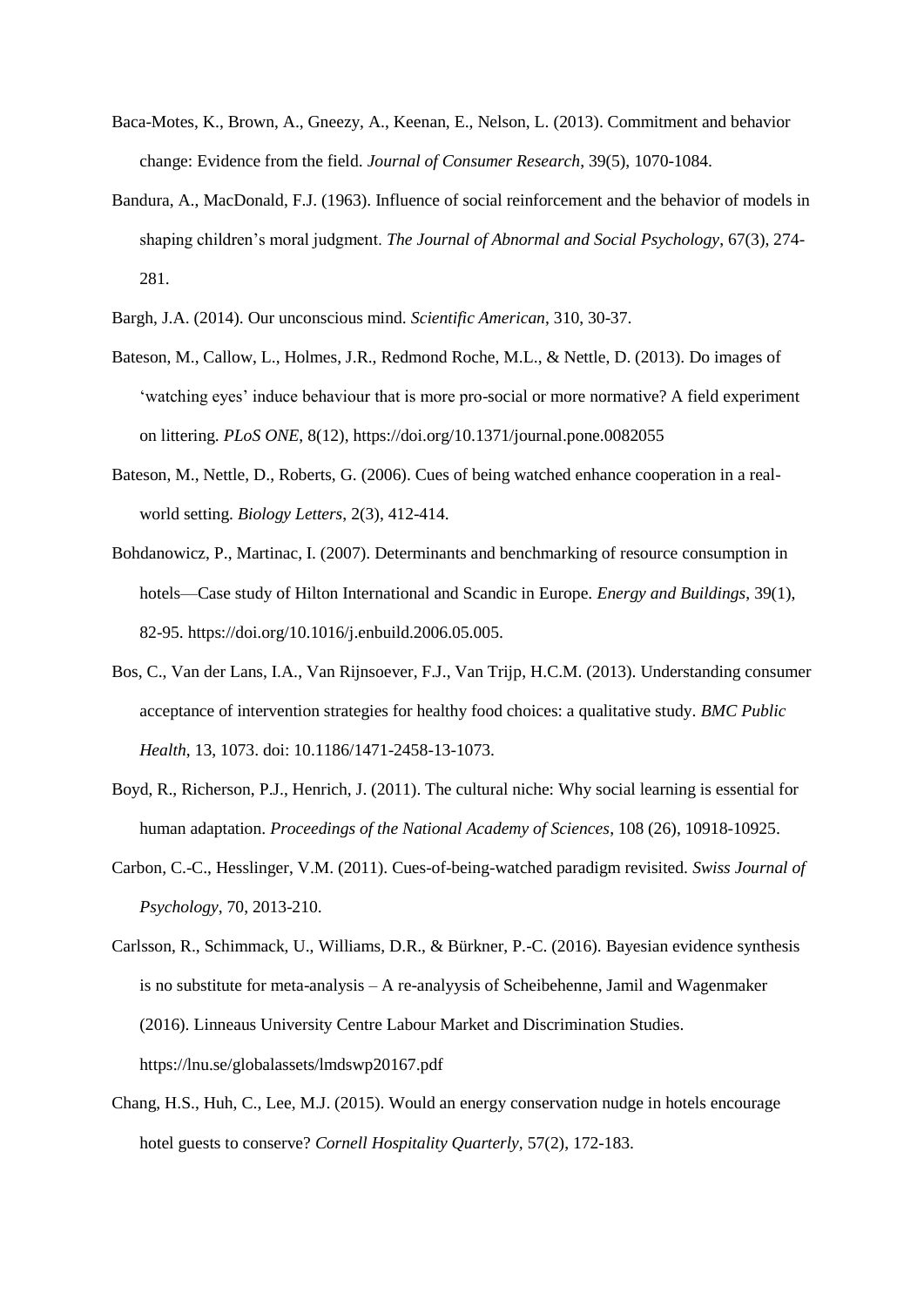- Chudek, M., Henrich, J. (2011). Culture-gene coevolution, norm-psychology and the emergence of human prosociality. *Trends in Cognitive Science*s, 15(5), 218-226.
- Cohen, J. (1992). A power primer. *Psychological Bulletin*, 112:155–159. doi: 10.1037/0033- 2909.112.1.155.
- Crowne, D. P., & Marlowe, D. (1960). A new scale of social desirability independent of psychopathology. *Journal of Consulting Psychology*, 24(4) 349-354.
- Dolnicar, S. (2010). Identifying tourists with smaller environmental footprints. *Journal of Sustainable Tourism*, 18(6), 717-734.
- Dolnicar, S, Leisch, F. (2008). Selective marketing for environmentally sustainable tourism. *Tourism Management*, 29(4), 672-680.
- Elgaaied-Gambier, L., Monnot, E., Reniou, F. (2018). Using descriptive norm appeals effectively to promote green behavior. *Journal of Business Research*, 82, 179-191.
- Epley, N., Waytz, A., Akalis, S., Cacioppo, J.T. (2008). When we need a human: Motivational determinants of anthropomorphism. *Social Cognition*, 26(2), 143-155.
- Epley, N., Waytz, A., Cacioppo, J.T. (2007). On seeing human: a three-factor theory of anthropomorphism. *Psychological Review*, 114(4), 864-886.
- Ernest-Jones, M., Nettle, D., Bateson, M. (2011). Effects of eye images on everyday cooperative behavior: A field experiment. *Evolution and Human Behavior*, 32, 172-178.
- Farrow, K., Grolleau, G., Ibanez, L. (2017). Social norms and pro-environmental behavior: A review of the evidence. *Ecological Economics*, 140, 1-13.
- Fogg, B.J. (1998). Persuasive computers: perspectives and research directions. Proceedings of the SIGCHI Conference on Human Factors in Computing Systems, pp. 225-232.
- Fogg, B.J. (2003). *Persuasive Technology: Using Computers to Change What We Think and Do*. Amsterdam: Morgan Kauffmann.
- Francey, D., Bergmüller, R. (2012). Images of eyes enhance investments in a real-life public good. *PLoS ONE*, 7(5), p. e37397.
- Froehlich, J., Findlater, L., Landay, J. (2010). The design of eco-feedback technology. *CHI 2010*, April 10-15, 2010, Atlanta, GA, USA.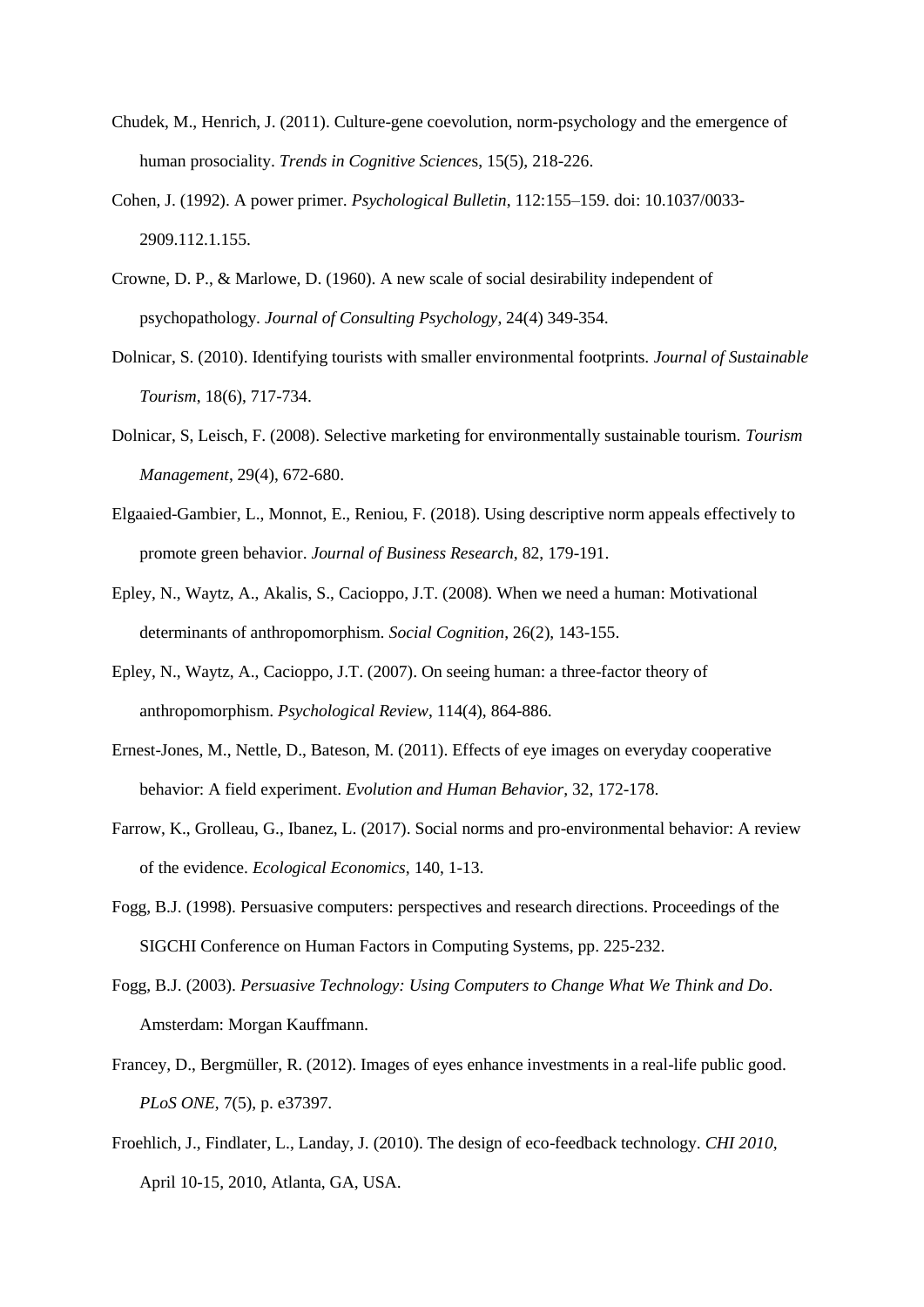- Gärling, T., Fujii, S., Gärling, A., & Jakobsson, C. (2003). Moderating effects of social value orientation on determinants of proenvironmental behavior intention. *Journal of Environmental Psychology*, 23, 1-9.
- Gibson, D.K. (2017). The always-on digital assistant comes to your hotel room. AFAR. https://www.afar.com/magazine/the-always-on-digital-assistant-with-big-ears-comes-to-yourhotel-room
- Gifford, R., Nilsson, A. (2014). Personal and social factors that influence pro-environmental concern and behavior. A review. *International Journal of Psychology*, 49(3), 141-157.
- Gössling, S. (2002). Global environmental consequences of tourism. *Global Environmental Change*, 12(4), 283-302. https://doi.org/10.1016/S0959-3780(02)00044-4.
- Hair, J.F., Black, W.C., Babin, B.J., Anderson, R.E. (2010). *Multivariate Data Analysis*. 7th Edition, Pearson, New York.
- Haley, K.J., Fessler, D.M.T. (2005). Nobody's watching? Subtle cues affect generosity in an anonymous economic game. *Evolution & Human Behavior*, 26(3), 245-256.
- Ham, J., Midden, C. (2009). A robot that says "Bad!": Using negative and positive social feedback from a robotic agent to save energy. 2009 4th ACM/IEEE International Conference on Human-Robot Interaction (HRI), La Jolla, CA, 2009, pp. 265-266.
- Hawrylak, P.J., Nichols, W., Li, X., Johannes, T., DeCook, R., Mongold, K., Cornell, C., Flint, L.A., Singh, A. (2015). HydroSense: A self-powered wireless device for monitoring water usage in hotel showers. IEEE 2015 Global Humanitarian Technology Conference. https://ieeexplore.ieee.org/stamp/stamp.jsp?tp=&arnumber=7343990
- He, H.A., Greenberg, S., Huang, E.M. (2009). One size does not fit all: Applying the transtheoretical model to energy feedback technology design. Report 2009-943-22, Department of Computer Science, University of Calgary, Canada.
- Holtgraves, T. (2004). Social desirability and self-reports: testing models of socially desirable responding. *Personality and Social Psychology Bulletin*, 30(2), 161–172. https://doi.org/10.1177/0146167203259930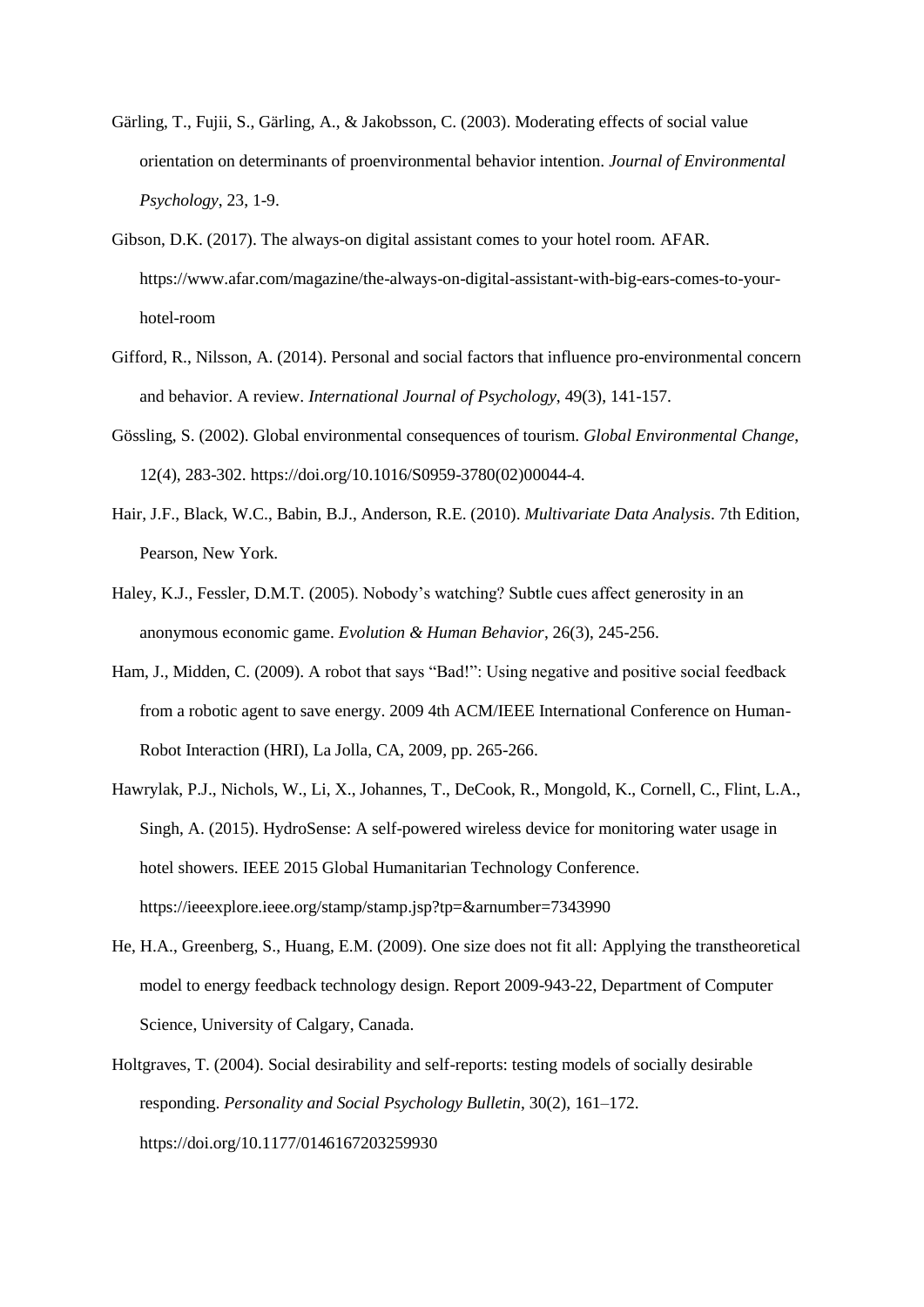- Hu, L.-t., Bentler, P. M. (1999). Cutoff criteria for fit indexes in covariance structure analysis: Conventional criteria versus new alternatives. *Structural Equation Modeling*, 6(1), 1-55.
- Ivanov, S.H., Gretzel, U., Berezina, K., Sigala, M., Webster, C. (2019). Progress on robotics in hospitality and tourism: A review of literature. *Journal of Hospitality and Tourism Technology*, forthcoming.
- Ivanov, S.H., Webster, C., Berezina, K. (2017). Adoption of robots and service automation by tourism and hospitality companies. *Revista Turismo & Desenvolvimento*, 27/28, 1501-1517.
- Jariyasunant, J., Abou-Zeid, M., Carrel, A., Ekambaram, V., Gaker, D., Sengupta, R., Walker, J.L. (2015). Quantified Traveler: Travel feedback meet the cloud to change behavior. *Journal of Intelligent Transportation Systems*, 19, 109-124.
- Juvan, E., Dolnicar, S. (2016). Measuring environmentally sustainable tourist behaviour. *Annals of Tourism Research*, 59, 30-44.
- Kaiser, F.G., Ranney, M., Hartig, T., Bowler, P.A. (1999). Ecological behavior, environmental attitude, and feelings of responsibility for the environment. *European Psychologist*, 4(2), 59-74.
- Karlin, B., Zinger, J.F., Ford, R. (2015). The effects of feedback on energy conservation: A metaanalysis. *Psychological Bulletin*, 141(6), 1205-1227.
- Keller, J., Pfattheicher, S. (2011). Vigilant self-regulation, cues of being watched and cooperativeness. *European Journal of Personality*, 25, 363-372. doi:10.1002/per.797
- Kim, J.-Y., Hlee, S., Joun, Y. (2016). Green practices of the hotel industry: Analysis through the windows of smart tourism system. *International Journal of Information Management*, 36(6), 1340-1349.
- Kim, S. (2016). Aloft launches the 'world's first voice-activated hotel rooms'. The Telegraph. https://www.telegraph.co.uk/travel/destinations/north-america/united-states/articles/aloftlaunches-the-worlds-first-voice-activated-hotel-room/
- Kinsella, B. (2018). Consumer robots are dead; long live Alexa. USA Today. https://eu.usatoday.com/story/tech/talkingtech/2018/12/13/consumer-robots-dead-long-livealexa/2272460002/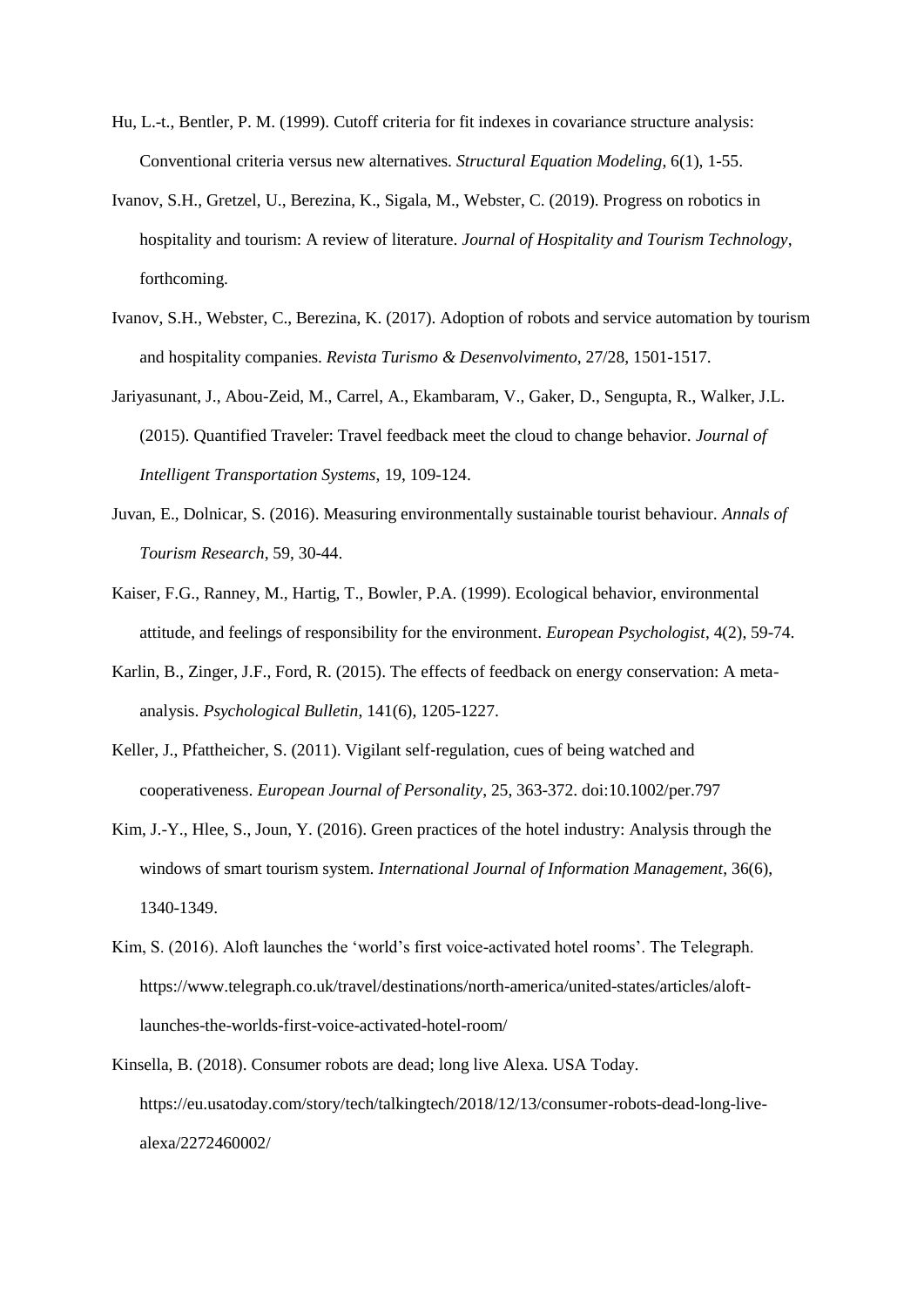- Koornneef, E.J., Dariel, A., Elbarazi, I., Alsuwaidi, A.R., Robben, P.B.M., Nikiforakis, N. (2018). Surveillance cues do not enhance altruistic behavior among anonymous strangers in the field. *PLoS ONE*. https://doi.org/10.1371/journal.pone.0197959
- Krátský, J., McGraw, J.J., Xygalatas, D., Mitkidis, P., & Reddish, P. (2016). It depends who is watching you: 3-D agent cues increase fairness. *PLoS ONE*, 11(2), e0148845.
- Laurin, K., Kay, A.C., Fitzsimons, G.J. (2012). Reactance versus rationalization: divergent responses to policies that constrain freedom. *Psychological Science*, 23, 205–209. doi: 10.1177/0956797611429468.
- Manesi, Z., Van Lange, P.A.M., Pollet, T.V. (2015). Butterfly eyespots: Their potential influence on aesthetic preferences and conservation attitudes. *PLoS ONE*, https://doi.org/10.1371/journal.pone.0141433
- Matsugasaki, K., Tsukamoto, W., Ohtsubo, Y. (2015). Two failed replications of the watching eyes effect. *Letters on Evolutionary Behavioral Science*, 6(2), 17-20.
- Midden, C.J.H., Ham, J.R.C. (2008). The persuasive effects of positive and negative social feedback from an embodied agent on energy conservation behavior. *In* Proceedings of the British Society for the Study of Artificial Intelligence and the Simulation of Behaviour (AISB 2008), vol. 3, April 1-4, 2008
- Midden, C.J.H., Ham, J.R.C. (2009). Using negative and positive social feedback from a robotic agent to save energy. *In* H. Gutscher, H-J. Mosler, B. Meyer, S. Mischke, & M. Soland (Eds.), Abstract presented at the 8th Biennial Conference on Environmental Psychology, September 6-9, 2009, Zürich (p. 123). Lengerich: Pabst Science Publishers.
- Mumm, J., Mutlu, B. (2011). Human-robot proxemics: Physical and psychological distancing in human-robot interaction. Proceedings of the 6th international conference on Human-robot interaction, pp. 331-338.
- Murphy, J., Gretzel, U., Pesonen, J. (2019). Marketing robot services in hospitality and tourism: the role of anthropomorphism, *Journal of Travel & Tourism Marketing*. doi: 10.1080/10548408.2019.1571983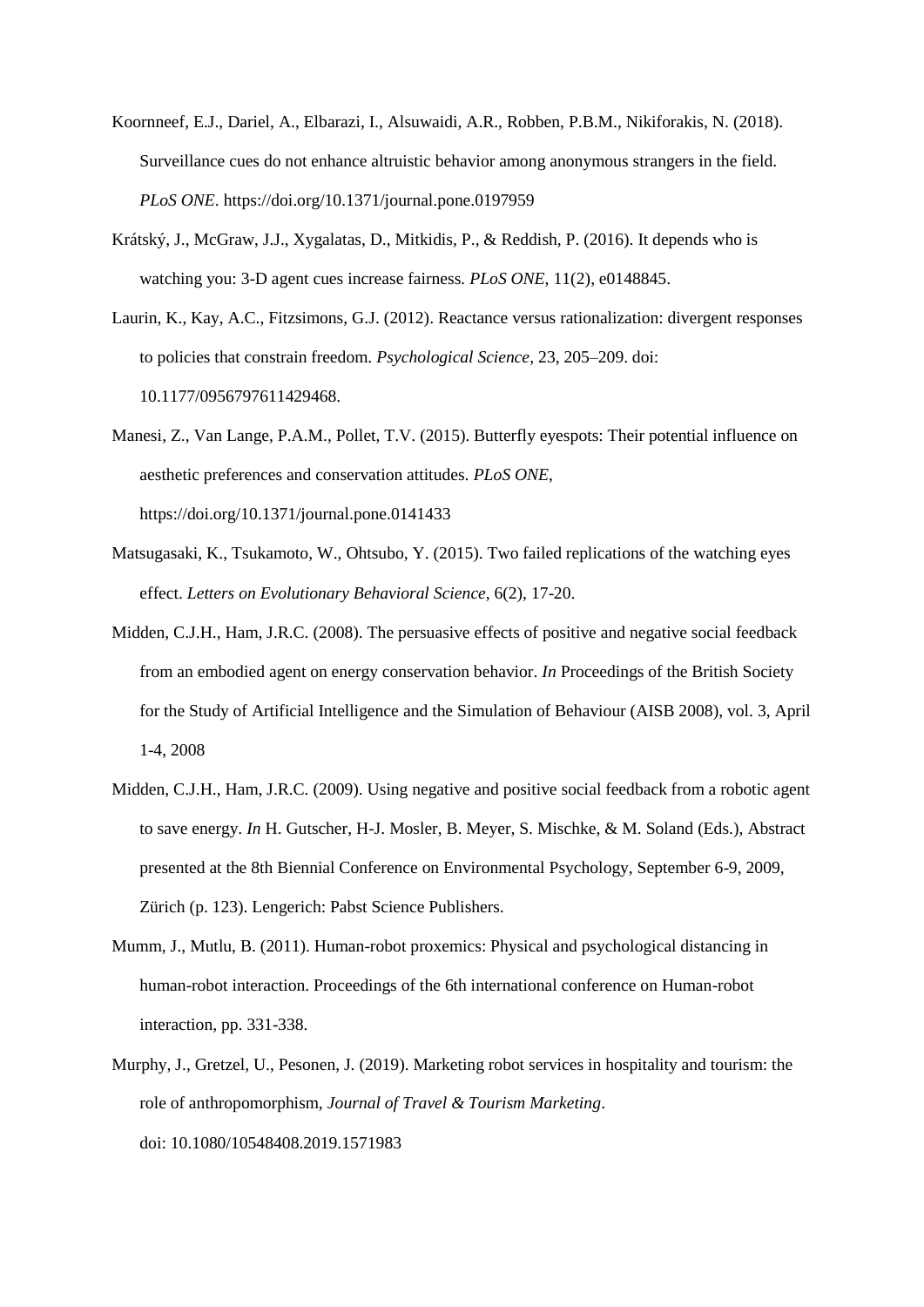- Nass, C., Fogg, B.J., Moon, Y. (1996). Can computers be teammates? *International Journal of Human–Computer Studies*, 45, 669-678.
- Nass, C., Moon, Y. (2000). Machines and mindlessness: Social responses to computers. *Journal of Social Issues*, 56(1), 81-103.
- Nass, C., Steuer, J., Tauber, E.R. (1994). Computers are social actors. CHI'94 Proceedings of the SIGCHI Conference on Human Factors in Computing Systems, pp. 71-78, New York, ACM.
- Nettle, D., Nott, K., Bateson, M. (2012). 'Cycle thieves, we are watching you': Impact of a simple signage intervention against bicycle theft. *PLoS ONE*, 7 (2012).
- Nisa, C., Varum, C., Botelho, A. (2017). Promoting sustainable hotel guest behavior: A systematic review and meta-analysis. *Cornell Hospitality Quarterly*, 58(4), 354-363.
- Northover, S.B., Pederson, W.C., Cohen, A.B., Andrews, P.W. (2017a). Artificial surveillance cues do not increase generosity: Two meta-analyses. *Evolution & Human Behavior*, 38(1), 144-153.
- Northover, S.B., Pederson, W.C., Cohen, A.B., Andrews, P.W. (2017b). Effect of artificial surveillance cues on reported moral judgment: Experimental failures to replicate and two metaanalyses. *Evolution & Human Behavior*, 38(5), 561-571.
- Oda, R., Niwa, Y., Honma, A., Hiraishi, K. (2011). An eye-like painting enhances the expectation of a good reputation. *Evolution and Human Behavior*, 32, 166-171.
- Ölander, F., Thøgersen, J. (2014). Informing versus nudging in environmental policy. *Journal of Consumer Policy*, 37, 341-356. https://doi.org/10.1007/s10603-014-9256-2
- Pfattheicher, S., Keller, J. (2015). The watching eyes phenomenon: The role of a sense of being seen and public self-awareness. *European Journal of Social Psychology*, 45(5), 560-566.
- Powell, K.L., Roberts, G., Nettle, D. (2012). Eye images increase charitable donations: Evidence from an opportunistic field experiment in a supermarket. *Ethology*, 118, 1096-1101.
- Reese, G., Loew, K., Steffgen, G. (2014). A towel less: social norms enhance pro-environmental behavior in hotels. *Journal of Social Psychology*, 154(2), 97-100.
- Roberts, G. (1998). Competitive altruism: from reciprocity to the handicap principle. *Proceedings of the Royal Society of London Series B-Biological Sciences*, 265, 427-431.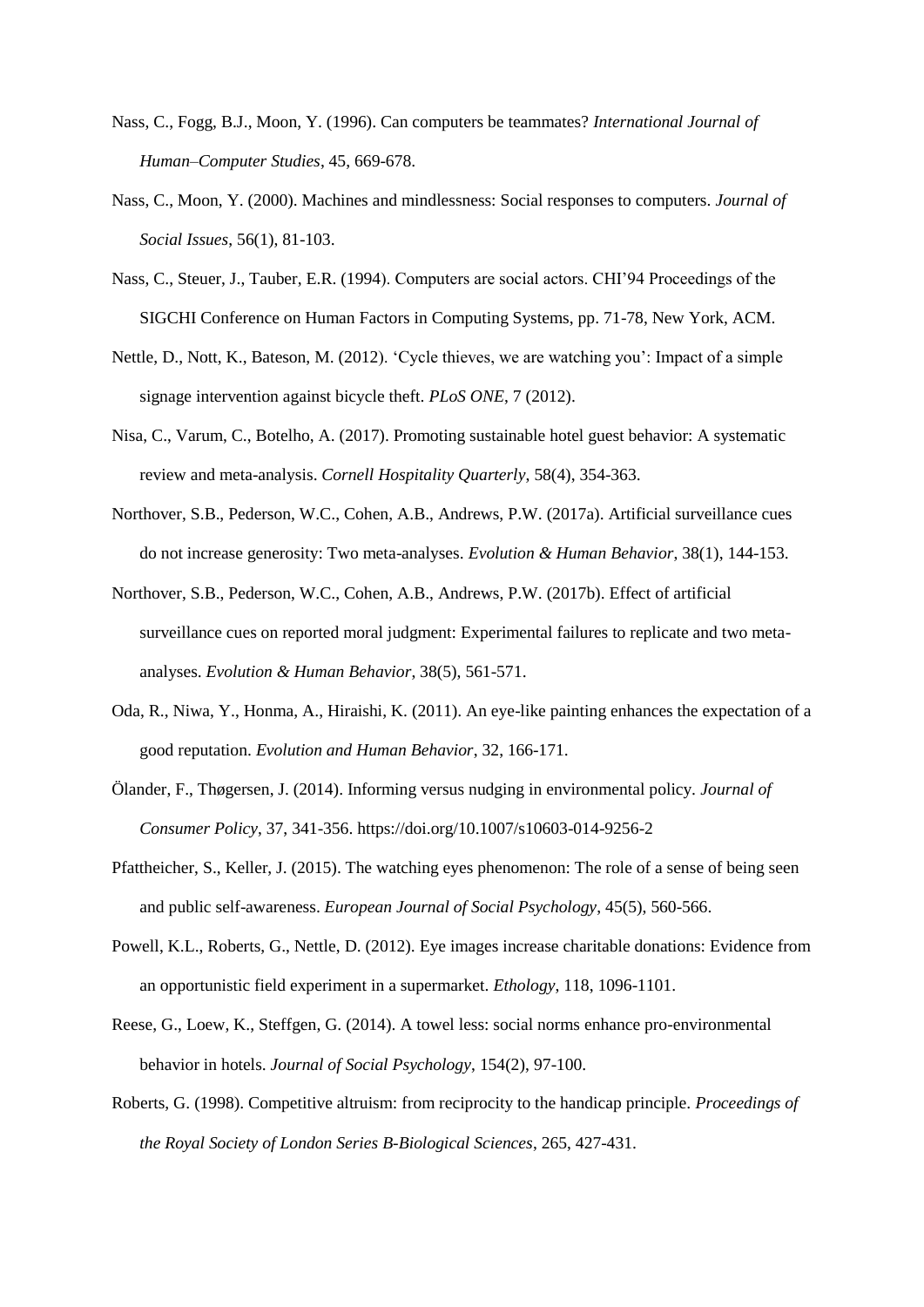- Rosenthal-von der Pütten, A.M., Krämer, N.C., Herrmann, J. (2018). The Effects of humanlike and robot-specific affective nonverbal behavior on perception, emotion, and behavior. *International Journal of Social Robotics*, 10, 569-582. https://doi.org/10.1007/s12369-018-0466-7
- Scheibehenne, B., Jamil, T., Wagenmakers, E.-J. (2016). Bayesian evidence synthesis can reconcile seemingly inconsistent results: The case of hotel towel reuse. *Psychological Science*, 27(7), 1043- 1046.
- Schultz, P.W. (2014). Strategies for promoting proenvironmental behavior: Lots of tools but few instructions. *European Psychologist*, 19, 107-117. https://doi.org/10.1027/1016-9040/a000163
- Sheeran, P. (2002). Intention-behavior relations: A conceptual and empirical review. In: Stroebe, W, Hewstone, M. (Eds.). *European Review of Social Psychology* (pp. 1–36). John Wiley & Sons Ltd.
- Steg, L., Vlek, C. (2009). Encouraging pro-environmental behaviour: An integrative review and resarch agenda. *Journal of Environmental Psychology,* 29(3), 309-317.
- Steiner, P.M., Atzmüller, C., Su, D. (2016). Designing valid and reliable vignette experiments for survey research: A case study on the fair gender income gap. *Journal of Methods and Measurement in the Social Sciences*, 7(2), 52-94.
- Tung, V.W.S., & Law, R. (2017). The potential for tourism and hospitality experience research in human-robot interactions. *International Journal of Contemporary Hospitality Management*, 29(10), 2498-2513. doi: 10.1108/IJCHM-09-2016-0520
- Tussyadiah, I.P. (2017). Technology and Behavioral Design in Tourism. *In* Fesenmaier, D.R., & Xiang, Z. (Eds.), Design Science in Tourism. Springer. DOI: 10.1007/978-3-319-42773-7\_12
- Tussyadiah, I.P., & Park, S. (2018). Consumer evaluation of hotel service robots. *In* Stangl, B., & Pesonen, J. (Eds.), Information and Communication Technologies in Tourism 2018 (pp. 308-320). Springer. doi: 10.1007/978-3-319-72923-7\_24
- UNWTO (2011). Tourism. Investing Energy and Resource Efficiency. http://sdt.unwto.org/sites/all/files/pdf/11.0\_tourism.pdf
- UNWTO (2012). Tourism in the Green Economy: A Background Report. https://www.eunwto.org/doi/pdf/10.18111/9789284414529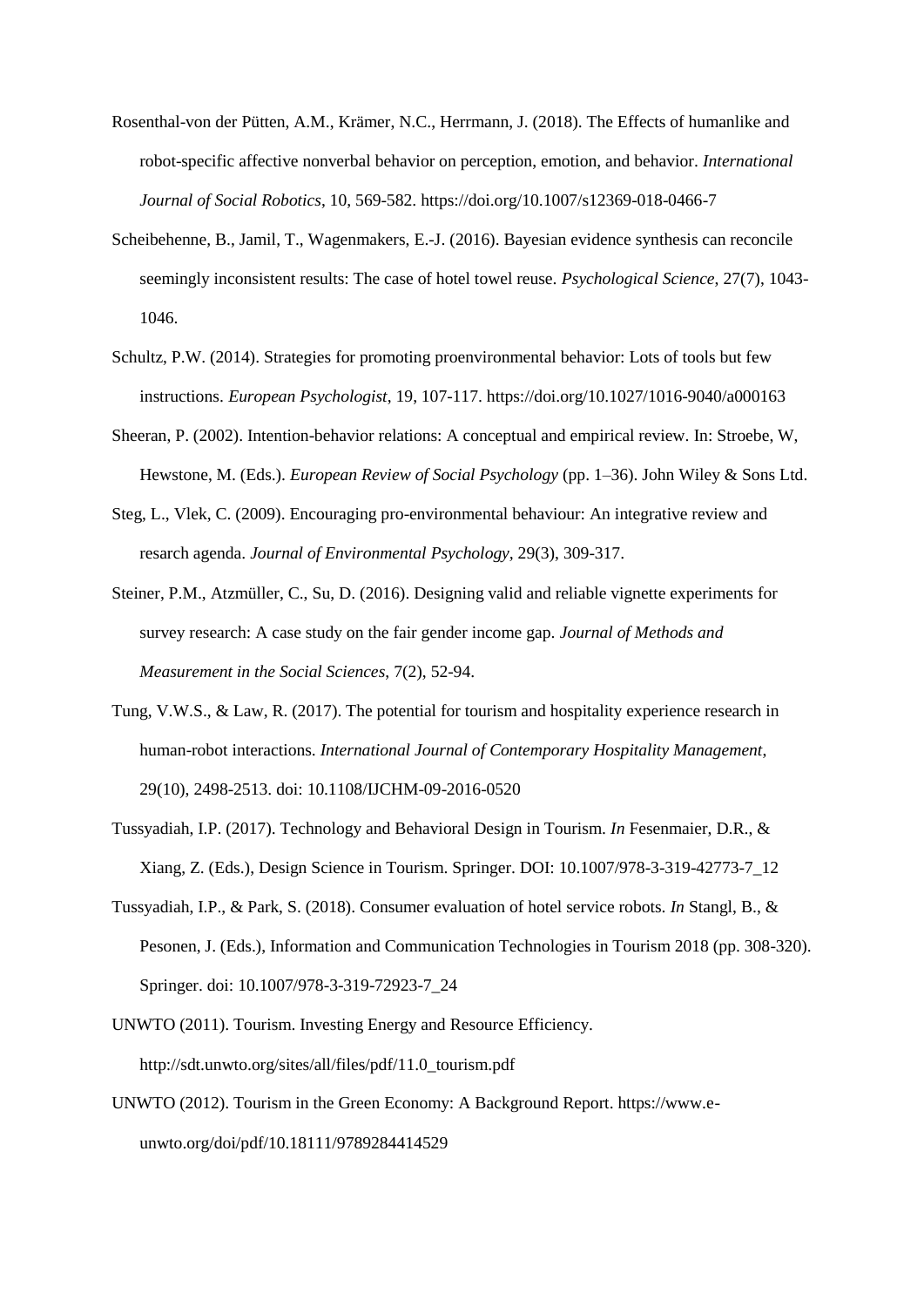UNWTO (2018). 2017 Annual Report. World Tourism Organization. https://www.eunwto.org/doi/pdf/10.18111/9789284419807

- van Doorn, J., Mende, M., Noble, S. M., Hulland, J., Ostrom, A. L., Grewal, D., & Petersen, J. A. (2017). Domo Arigato Mr. Roboto: Emergence of automated social presence in organizational frontlines and customers' service experiences. *Journal of Service Research*, 20(1), 43–58. https://doi.org/10.1177/1094670516679272
- Vossen, S.H., Ham, J.R.C., Midden, C.J.H. (2009). Social influence of a persuasive agent: the role of agent embodiment and evaluative feedback. In Proceedings of the 4th International Conference on Persuasive Technology. Doi: 10.1145/1541948.1542007
- Vossen, S.H., Ham, J.R.C., Midden, C.J.H. (2010). What makes social feedback from a robot work? Disentangling the effect of speech, physical appearance and evaluation. *In* Ploug T., Hasle P., Oinas-Kukkonen H. (eds), Persuasive Technology. PERSUASIVE 2010. Lecture Notes in Computer Science, vol. 6137. Springer: Berlin – Heidelberg
- Warren, C., Becken, S., Nguyen, K., Stewart, R.A. (2018). Transitioning to smart sustainable tourist accommodation: Service innovation results. *Journal of Cleaner Production*, 201, 599-608.
- Wirtz, J., Patterson, P., Kunz, W., Gruber, T., Lu, V.N., Paluch, S., and Martins, A. (2018). Brave new world: Service robots in the frontline. *Journal of Service Management*, 29(5), 907-931.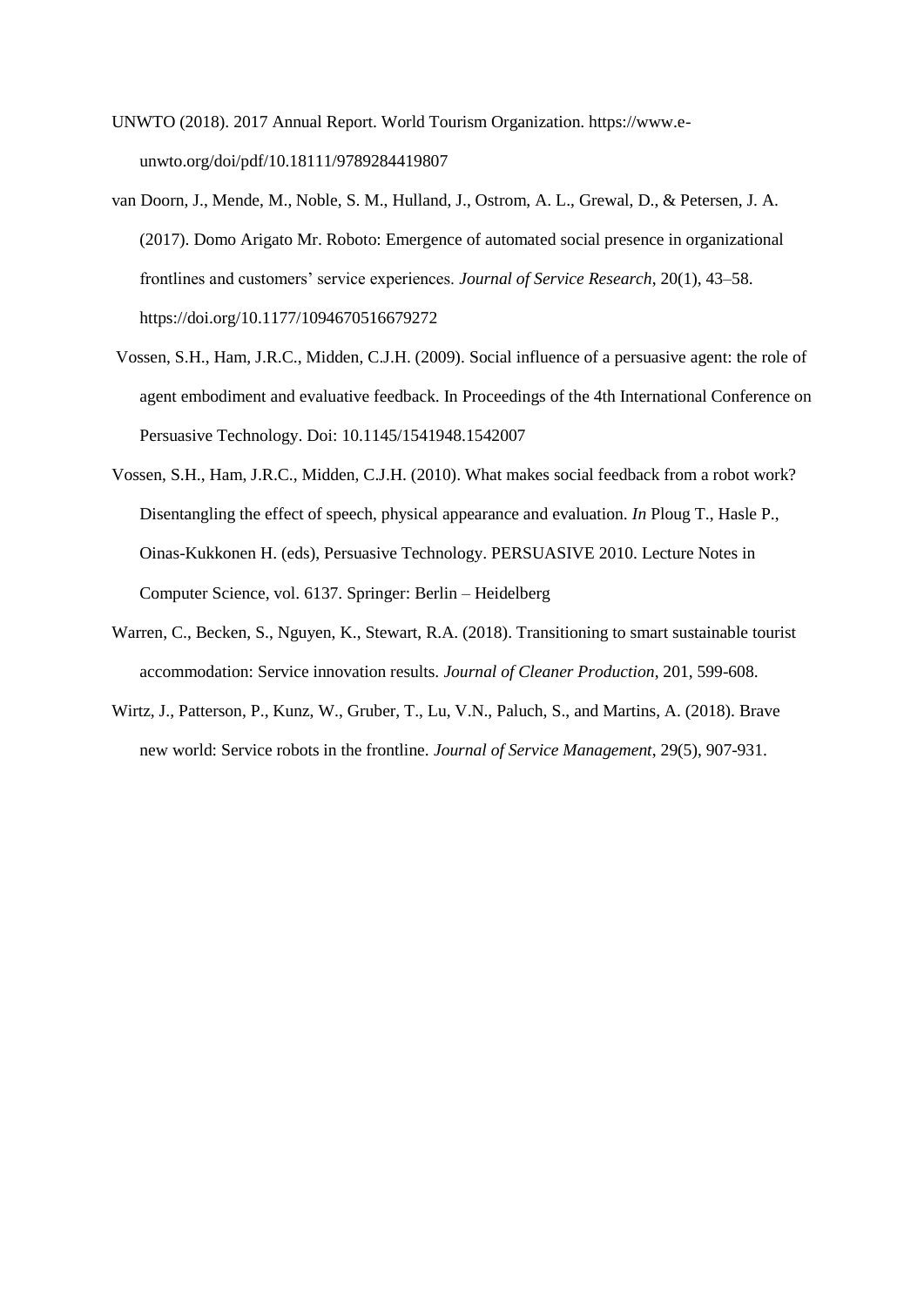# Supplementary Materials

# **Table S1.** Stimuli: Scenarios in 2 x 2 Factorial Between-Subjects Design

|                  | <b>Virtual Assistant</b>                                                                        | <b>Robot</b>                                                                                    |
|------------------|-------------------------------------------------------------------------------------------------|-------------------------------------------------------------------------------------------------|
| <b>No Social</b> | Imagine you booked a hotel room for a one-week                                                  | Imagine you booked a hotel room for a one-week                                                  |
| Feedback         | holiday. Upon arrival, you learned that the hotel                                               | holiday. Upon arrival, you learned that the hotel                                               |
|                  | adopts ambient intelligent technologies (via                                                    | adopts ambient intelligent technologies (via                                                    |
|                  | multiple sensors) to monitor water and energy                                                   | multiple sensors) to monitor water and energy                                                   |
|                  | efficiency and a voice-activated digital personal                                               | efficiency and a voice-activated in-room                                                        |
|                  | assistant called Nori (similar to Apple's Siri and                                              | companion robot called Nori to create a highly                                                  |
|                  | Amazon's Alexa) to create a highly personalized,                                                | personalized, interactive, and intelligent guest                                                |
|                  | interactive, and intelligent guest room.                                                        | room.                                                                                           |
|                  | The intelligent hotel room is designed to assist                                                | The intelligent hotel room is designed to assist                                                |
|                  | you to perform your daily activities in a                                                       | you to perform your daily activities in a                                                       |
|                  | more environmentally responsible way. Before                                                    | more environmentally responsible way. Before                                                    |
|                  | bedtime, Nori will provide feedback on your                                                     | bedtime, Nori will provide feedback on your                                                     |
|                  | water and energy consumption. Nori will also                                                    | water and energy consumption. Nori will also                                                    |
|                  | present the historical comparison of the room's                                                 | present the historical comparison of the room's                                                 |
|                  | water and energy consumption, enabling you to                                                   | water and energy consumption, enabling you to                                                   |
|                  | benchmark your performance with that of the                                                     | benchmark your performance with that of the                                                     |
|                  | previous days and with the average consumption.                                                 | previous days and with the average consumption.                                                 |
| <b>Social</b>    | Imagine you booked a hotel room for a one-week                                                  | Imagine you booked a hotel room for a one-week                                                  |
| Feedback         | holiday. Upon arrival, you learned that the hotel                                               | holiday. Upon arrival, you learned that the hotel                                               |
|                  | adopts ambient intelligent technologies (via                                                    | adopts ambient intelligent technologies (via                                                    |
|                  | multiple sensors) to monitor water and energy                                                   | multiple sensors) to monitor water and energy                                                   |
|                  | efficiency and a voice-activated digital personal                                               | efficiency and a voice-activated in-room                                                        |
|                  | assistant called Nori (similar to Apple's Siri and                                              | companion robot called Nori to create a highly                                                  |
|                  | Amazon's Alexa) to create a highly personalized,                                                | personalized, interactive, and intelligent guest                                                |
|                  | interactive, and intelligent guest room.                                                        | room.                                                                                           |
|                  | The intelligent hotel room is designed to assist                                                | The intelligent hotel room is designed to assist                                                |
|                  | you to perform your daily activities in a                                                       | you to perform your daily activities in a                                                       |
|                  | more environmentally responsible way. Before                                                    | more environmentally responsible way. Before                                                    |
|                  | bedtime, Nori will provide feedback on your                                                     | bedtime, Nori will provide feedback on your                                                     |
|                  | water and energy consumption. Nori will also<br>present the historical comparison of the room's | water and energy consumption. Nori will also<br>present the historical comparison of the room's |
|                  | water and energy consumption, enabling you to                                                   | water and energy consumption, enabling you to                                                   |
|                  | benchmark your performance with that of the                                                     | benchmark your performance with that of the                                                     |
|                  | previous days and with the average consumption.                                                 | previous days and with the average consumption.                                                 |
|                  | When you saved more resources compared to the                                                   | When you saved more resources compared to the                                                   |
|                  | previous day, Nori will say in a happy voice:                                                   | previous day, Nori will say in a happy voice:                                                   |
|                  | "Good job saving energy and/or water today!".                                                   | "Good job saving energy and/or water today!".                                                   |
|                  | otherwise, Nori will say in a sad voice: "Please                                                | otherwise, Nori will say in a sad voice: "Please                                                |
|                  | try to save more energy and/or water tomorrow."                                                 | try to save more energy and/or water tomorrow."                                                 |
|                  |                                                                                                 |                                                                                                 |

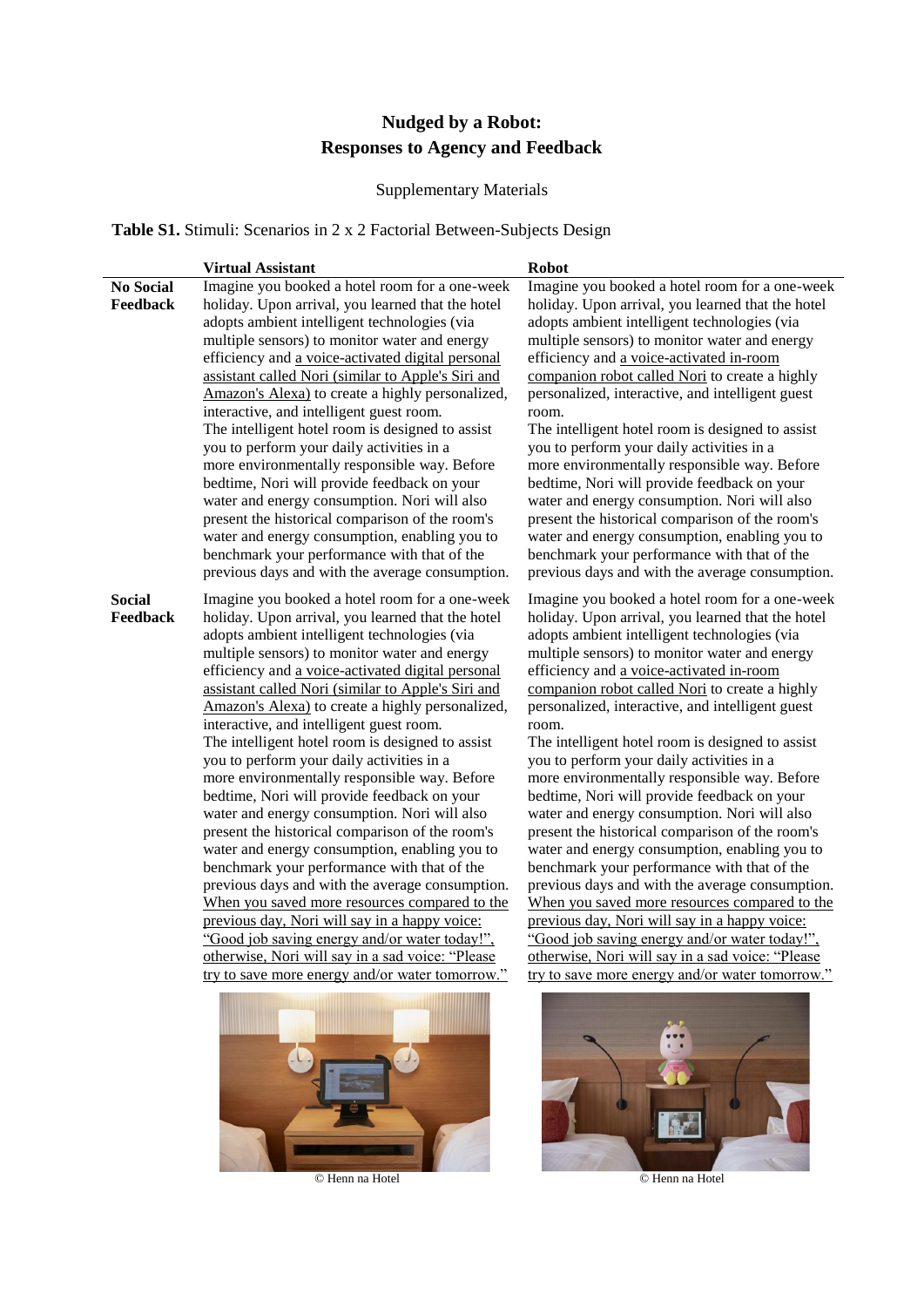| <b>Characteristics</b>       | <b>United</b>    | <b>United</b>    | <b>Total</b> | Chi-Square          | Sig. |
|------------------------------|------------------|------------------|--------------|---------------------|------|
|                              | <b>Kingdom</b>   | <b>States</b>    |              |                     |      |
| Gender                       |                  |                  |              | .269 (df = 1)       | .604 |
| Male                         | 162              | 153              | 315          |                     |      |
| Female                       | 150              | 154              | 304          |                     |      |
| Age                          |                  |                  |              | 4.641 ( $df = 1$ )  | .461 |
| 18 to 24 years               | 10               | $\,8\,$          | 18           |                     |      |
| 25 to 34 years               | 20               | 26               | 46           |                     |      |
| 35 to 44 years               | 32               | 39               | 71           |                     |      |
| 45 to 54 years               | 59               | 60               | 119          |                     |      |
| 55 to 64 years               | 103              | 108              | 211          |                     |      |
| 65 years and over            | 88               | 67               | 155          |                     |      |
| Education                    |                  |                  |              | 51.801 (df = 7)     | .000 |
| Less than High School        | 8                | $\boldsymbol{0}$ | $\,8\,$      |                     |      |
| High School or equivalent    | 91               | 37               | 128          |                     |      |
| Some College Experience      | 71               | 54               | 125          |                     |      |
| <b>Associate Degree</b>      | 17               | 42               | 59           |                     |      |
| Bachelor's Degree            | 79               | 110              | 189          |                     |      |
| Master's Degree              | 32               | 45               | 77           |                     |      |
| <b>Doctoral Degree</b>       | 7                | 7                | 14           |                     |      |
| <b>Advanced Professional</b> | 7                | 11               | 18           |                     |      |
| Degree                       |                  |                  |              |                     |      |
| Income (US\$)                |                  |                  |              | $110.179$ (df = 14) | .000 |
| under 20,000                 | 47               | 16               | 63           |                     |      |
| 20,000-29,999                | 51               | 11               | 62           |                     |      |
| 30,000-39,999                | 53               | 27               | 80           |                     |      |
| 40,000-49,999                | 43               | 26               | 69           |                     |      |
| 50,000-59,999                | 31               | 36               | 67           |                     |      |
| 60,000-69,999                | 18               | 23               | 41           |                     |      |
| 70,000-79,999                | 20               | 25               | 45           |                     |      |
| 80,000-89,999                | 8                | 19               | 27           |                     |      |
| 90,000-99,999                | 10               | 20               | 30           |                     |      |
| 100,000-109,999              | $\,8\,$          | 21               | 29           |                     |      |
| 110,000-119,999              | $\overline{4}$   | 7                | 11           |                     |      |
| 120,000-129,999              | $\mathbf{1}$     | 15               | 16           |                     |      |
| 130,000-139,999              | $\boldsymbol{0}$ | 6                | 6            |                     |      |
| 140,000-149,999              | $\overline{4}$   | 15               | 19           |                     |      |
| $150,000+$                   | 12               | 41               | 53           |                     |      |

### **Table S2.** Demographic Characteristics of Respondents: US vs. UK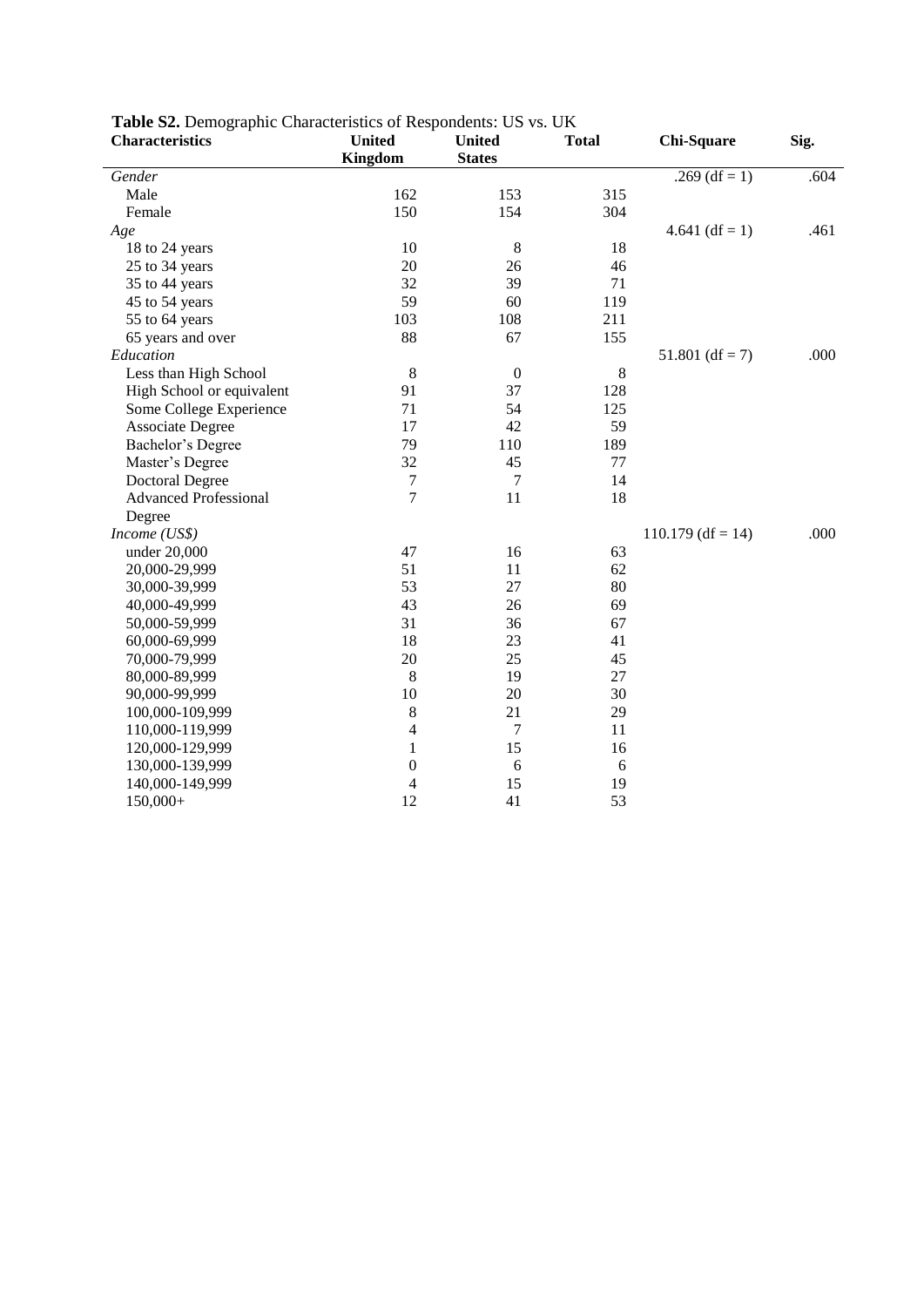| <b>Variables</b>                                                                                                                                                            | <b>Mean</b> | S.D.  | <b>Skewness</b> | S.E.  | <b>Kurtosis</b> | S.E.  |
|-----------------------------------------------------------------------------------------------------------------------------------------------------------------------------|-------------|-------|-----------------|-------|-----------------|-------|
| Personal Norm (PNORM)<br>PNORM1 - I personally feel I have a<br>moral obligation to protect the                                                                             | 4.070       | 0.913 | $-1.141$        | 0.098 | 1.515           | 0.196 |
| environment.<br>PNORM2 - I personally feel it is<br>important that I behave in                                                                                              | 4.270       | 0.798 | $-1.423$        | 0.098 | 3.125           | 0.196 |
| environmentally responsible ways.<br>PNORM3 - Not being<br>environmentally responsible would<br>violate my personal principles.                                             | 3.890       | 1.018 | $-0.948$        | 0.098 | 0.674           | 0.196 |
| Descriptive Norm (DNORM)<br>DNORM1 - Recycle paper, plastic,                                                                                                                | 3.790       | 0.953 | $-0.429$        | 0.098 | $-0.241$        | 0.196 |
| metal cans, etc.<br>DNORM2 - Reduce waste by reusing<br>items such as water bottles, jars,<br>paper, plastic, etc.                                                          | 3.390       | 1.061 | $-0.039$        | 0.098 | $-0.629$        | 0.196 |
| DNORM3 - Conserve natural<br>resources such as water and energy.                                                                                                            | 3.270       | 1.069 | 0.013           | 0.098 | $-0.601$        | 0.196 |
| Social Desirability (SDES)                                                                                                                                                  | 0.387       | 0.166 | 0.309           | 0.098 | $-0.062$        | 0.196 |
| Acceptance of Intervention (ACCEPT)<br><b>ACCEPT1</b> - Using ambient<br>intelligent technologies to monitor<br>energy and water efficiency in a hotel                      | 3.880       | 1.081 | $-1.084$        | 0.098 | 0.736           | 0.196 |
| room is a good idea.<br>ACCEPT2 - Using an intelligent<br>agent to remind hotel guests to be<br>more environmentally responsible is                                         | 3.510       | 1.226 | $-0.599$        | 0.098 | $-0.605$        | 0.196 |
| a good idea.<br>ACCEPT3 - Receiving feedback on<br>water and energy consumption while                                                                                       | 3.430       | 1.270 | $-0.474$        | 0.098 | $-0.773$        | 0.196 |
| staying in a hotel is a good idea.<br>ACCEPT4 - Being assisted by<br>technology to perform daily activities<br>in a more environmentally<br>responsible way is a good idea. | 3.710       | 1.159 | $-0.855$        | 0.098 | 0.001           | 0.196 |
| ACCEPT5 - Using technological<br>solutions to reduce the environmental<br>impacts of hotels is a good idea.                                                                 | 3.920       | 1.083 | $-1.087$        | 0.098 | 0.752           | 0.196 |
| Pro-environmental Behavior Intention (INTENTPEB)<br>INTENTPEB1 - How likely are you<br>to save more water and energy while<br>staying in this intelligent hotel room?       | 3.790       | 1.120 | $-0.944$        | 0.098 | 0.364           | 0.196 |
| INTENTPEB2 - How likely are you<br>to reduce your water and energy<br>consumption while staying in this<br>intelligent hotel room?                                          | 3.770       | 1.115 | $-0.913$        | 0.098 | 0.334           | 0.196 |
| INTENTPEB3 - How likely are you<br>to behave more environmentally<br>responsible while staying in this<br>intelligent hotel room?                                           | 3.740       | 1.129 | $-0.888$        | 0.098 | 0.254           | 0.196 |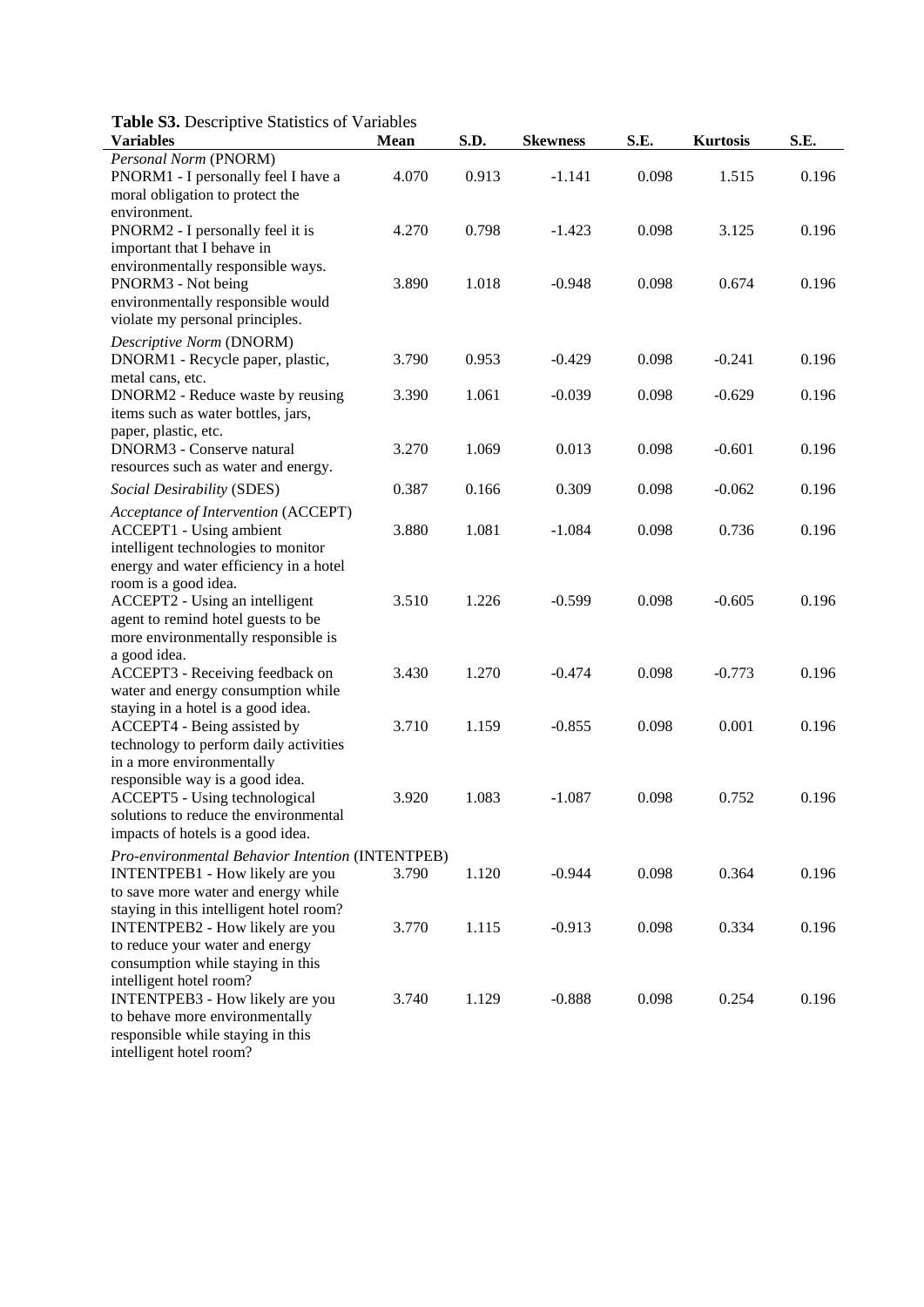| <b>Variables</b>                                 |       | <b>Pilot Study</b> | <b>Main Study</b> |          | $t$ (df = 619) | Sig.  |
|--------------------------------------------------|-------|--------------------|-------------------|----------|----------------|-------|
|                                                  | Mean  | St. Dev.           | Mean              | St. Dev. |                |       |
| Personal Norm (PNORM)                            |       |                    |                   |          |                |       |
| PNORM1                                           | 4.110 | 0.907              | 4.060             | 0.916    | 0.634          | 0.526 |
| PNORM <sub>2</sub>                               | 4.310 | 0.825              | 4.260             | 0.791    | 0.580          | 0.562 |
| PNORM3                                           | 3.910 | 1.007              | 3.890             | 1.022    | 0.256          | 0.798 |
| <i>Descriptive Norm</i> (DNORM)                  |       |                    |                   |          |                |       |
| DNORM1                                           | 3.790 | 0.943              | 3.790             | 0.957    | $-0.039$       | 0.969 |
| DNORM2                                           | 3.420 | 1.064              | 3.390             | 1.061    | 0.308          | 0.758 |
| DNORM3                                           | 3.280 | 1.072              | 3.270             | 1.070    | 0.049          | 0.961 |
| Social Desirability (SDES)                       | 0.434 | 0.287              | 0.454             | 0.060    | $-0.672$       | 0.502 |
| Acceptance of Intervention (ACCEPT)              |       |                    |                   |          |                |       |
| ACCEPT1                                          | 3.960 | 1.079              | 3.850             | 1.082    | 1.029          | 0.304 |
| ACCEPT2                                          | 3.660 | 1.177              | 3.460             | 1.237    | 1.614          | 0.107 |
| ACCEPT3                                          | 3.650 | 1.258              | 3.380             | 1.269    | 2.214          | 0.027 |
| ACCEPT4                                          | 3.820 | 1.136              | 3.670             | 1.165    | 1.304          | 0.193 |
| ACCEPT5                                          | 3.990 | 1.022              | 3.910             | 1.100    | 0.823          | 0.411 |
| Pro-environmental Behavior Intention (INTENTPEB) |       |                    |                   |          |                |       |
| <b>INTENTPEB1</b>                                | 3.880 | 1.048              | 3.770             | 1.139    | 1.031          | 0.303 |
| <b>INTENTPEB2</b>                                | 3.900 | 1.054              | 3.730             | 1.129    | 1.583          | 0.114 |
| <b>INTENTPEB3</b>                                | 3.840 | 1.068              | 3.720             | 1.145    | 1.150          | 0.250 |

| <b>Table S4.</b> Mean Differences: Pilot Study ( $N = 134$ ) vs. Main Study ( $N = 487$ ) |  |  |  |
|-------------------------------------------------------------------------------------------|--|--|--|
|-------------------------------------------------------------------------------------------|--|--|--|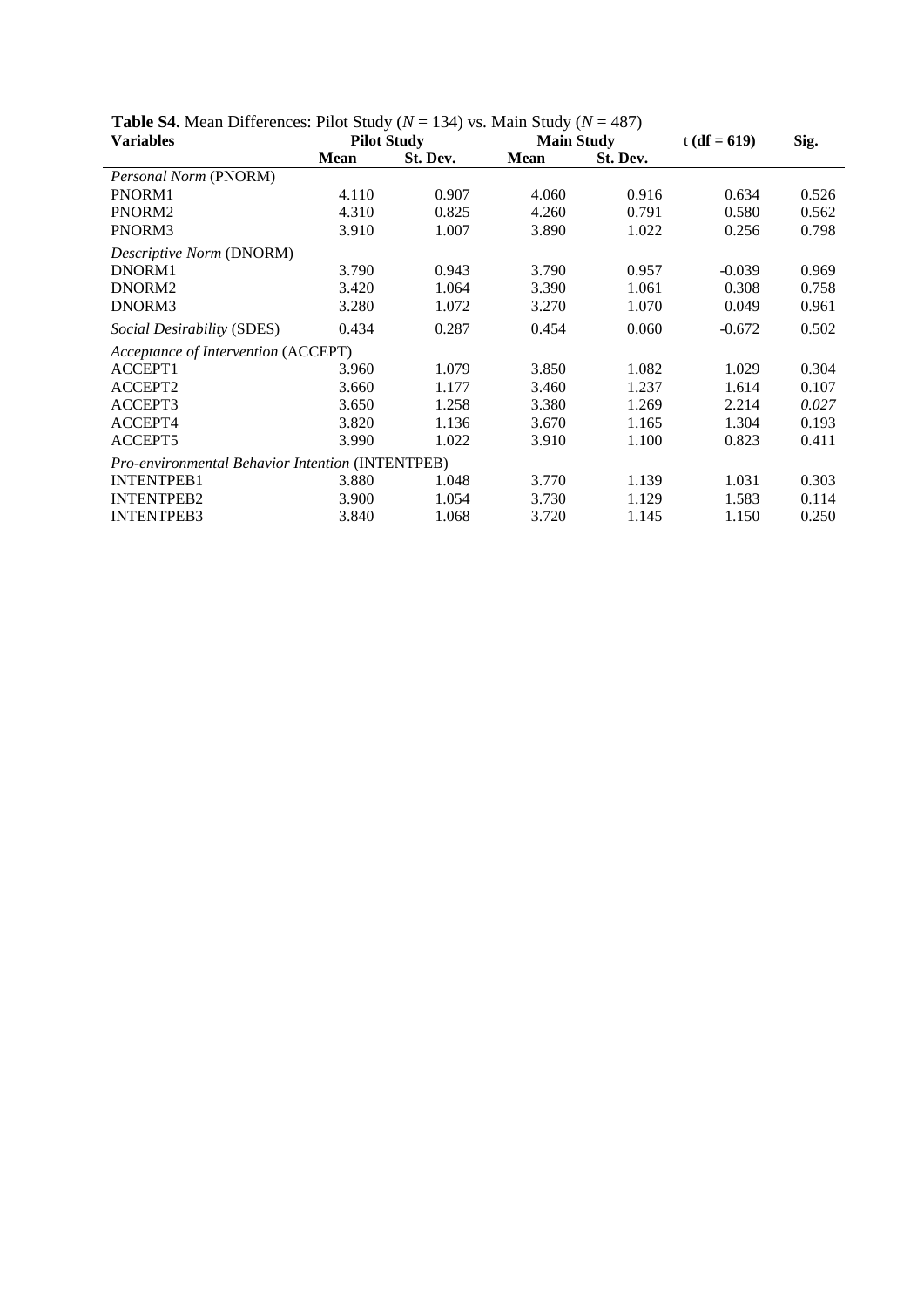### **Statement of Contribution**

1. What is the contribution to knowledge, theory, policy or practice offered by the paper?

This research extends our knowledge of the social roles of intentional agents, such as AIpowered virtual assistant and robot, in influencing human behavior. As such, they can be used to provide interventions and nudges to target behavior change in support of sustainable tourism. This study contributes to theories linking surveillance psychology, media equation, and behavioral sciences, enriching the discussion on approaches to behavioral intervention in a strategic area of sustainable tourism. In practice, this study contributes to finding new ways of implementing emerging technologies, AI and robotics, for behavioral intervention to foster sustainability. Due to the emergence of application of intelligent agents in hotels, this study addresses a timely issue of how to create technological solutions to help reducing the pressure of tourism on the environment.

2. How does the paper offer a social science perspective/approach?

Our work provides a social science perspective as it contributes to the discourse of the use of technologies for behavioral change intervention in tourism and hospitality settings. This research focuses on the impacts of surveillance and social (agency) cues, given by intentional agents such as virtual assistant and service robot, on travelers' attitude and behavioral intention. It leverages the hypotheses behind norm psychology, surveillance psychology, and reputation-based partner choice models, as well as anthropomorphism and media equation, to investigate how consumers (humans) react to intervention given by machines. Hence, it contributes to a better understanding of the social roles of robotics and AI systems in influencing human behavior in general (social) settings, and in fostering specific behavior (i.e., resource conservation) in tourism/hospitality settings.